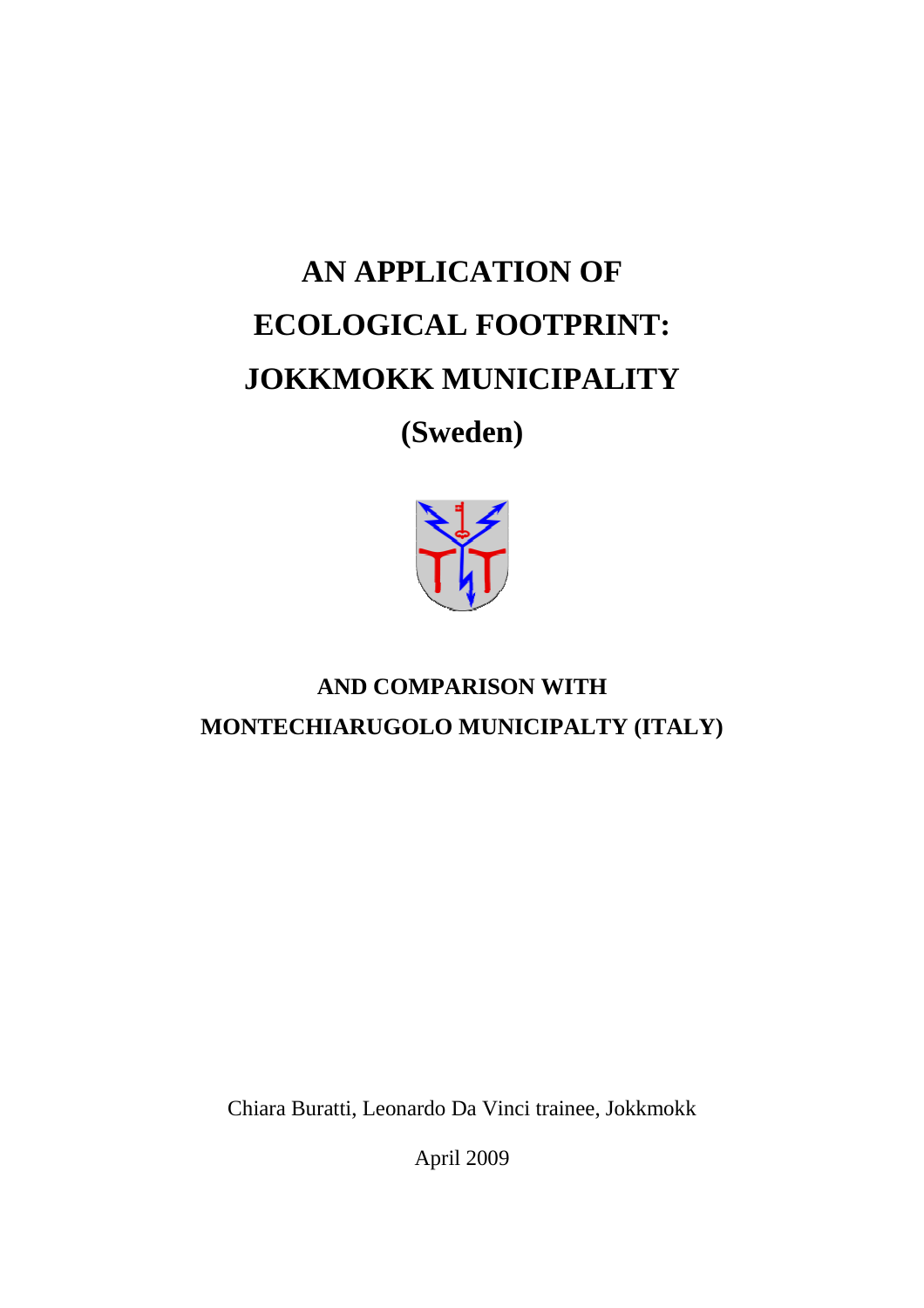*"There is one measure, and one measure only, describing the capacity and relationship between human society and living systems: Ecological Footprinting. It is the only standard by which we may calibrate our collective impact upon the planet, and assess the viability of our future. (…) no report about the environment is complete without it."* 

Paul Hawken, Executive Director, Natural Capital Institute

*"The great thing about the Footprint concept is that it captures a lot of disparate information and brings it together in a rather simple concept."* 

Bruce Sampson, former Vice President Sustainability, BC Hydro, Canada

"*The calculations of Ecological Footprints will impress the world community and help politicians, business, engineers, and the public-at-large to find new and exciting paths towards sustainable development."* 

Prof. Ernst Ulrich von Weizsaecker, MP, Founder and Former President of the Wuppertal Institute, and Member of the German Bundestag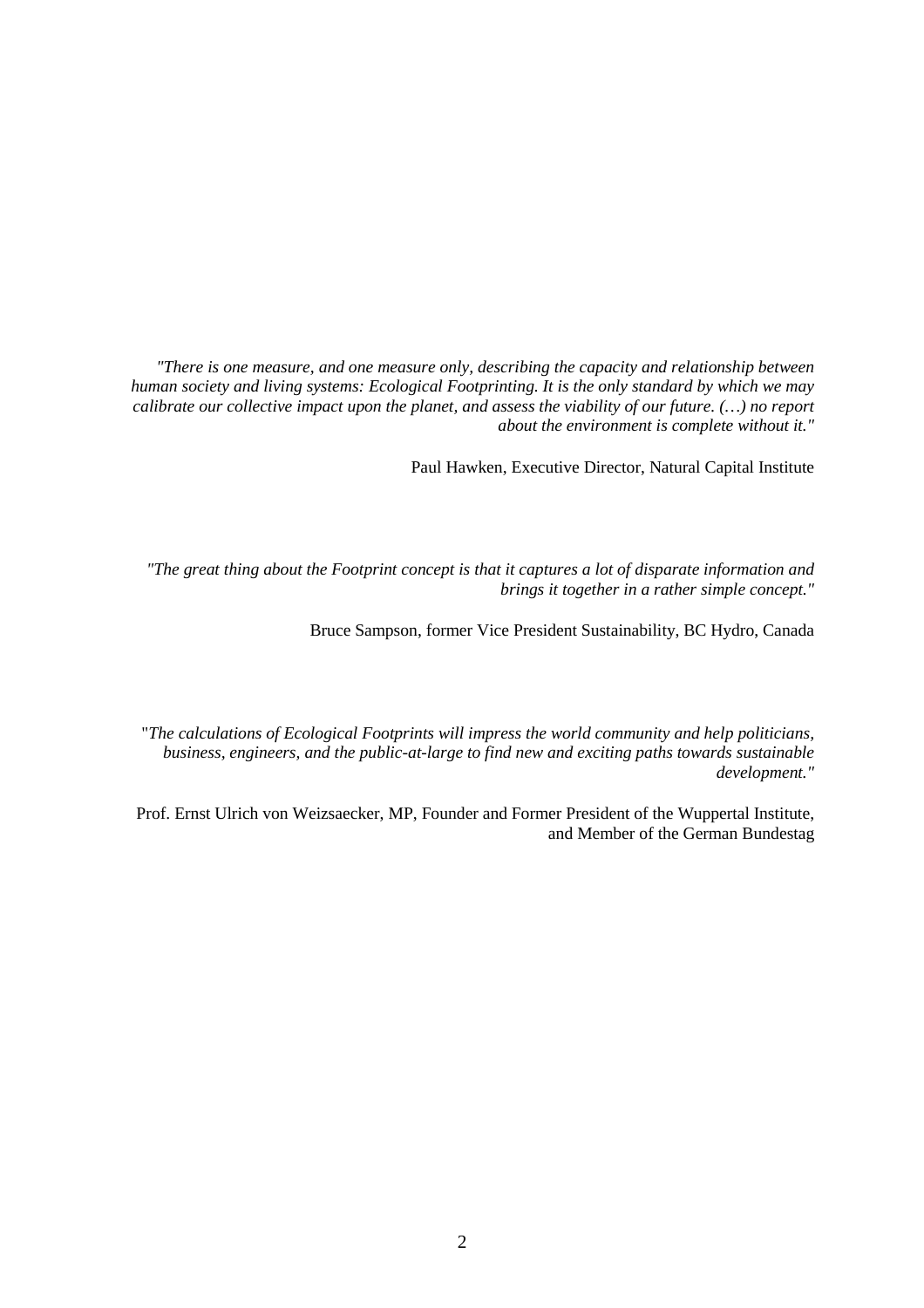# **Index**

| 1.1 |                                                               |
|-----|---------------------------------------------------------------|
| 1.2 |                                                               |
| 1.3 |                                                               |
| 1.4 |                                                               |
| 1.5 |                                                               |
|     |                                                               |
| 2.1 |                                                               |
|     |                                                               |
|     | 2.2.1                                                         |
|     | 2.2.2                                                         |
|     | 2.2.3                                                         |
|     | 2.2.4                                                         |
|     | 2.2.5                                                         |
|     | 2.2.6                                                         |
|     |                                                               |
|     |                                                               |
|     | 4 Comparisons with Montechiarugolo Municipality (Italy)pag.29 |
|     |                                                               |
|     |                                                               |
|     |                                                               |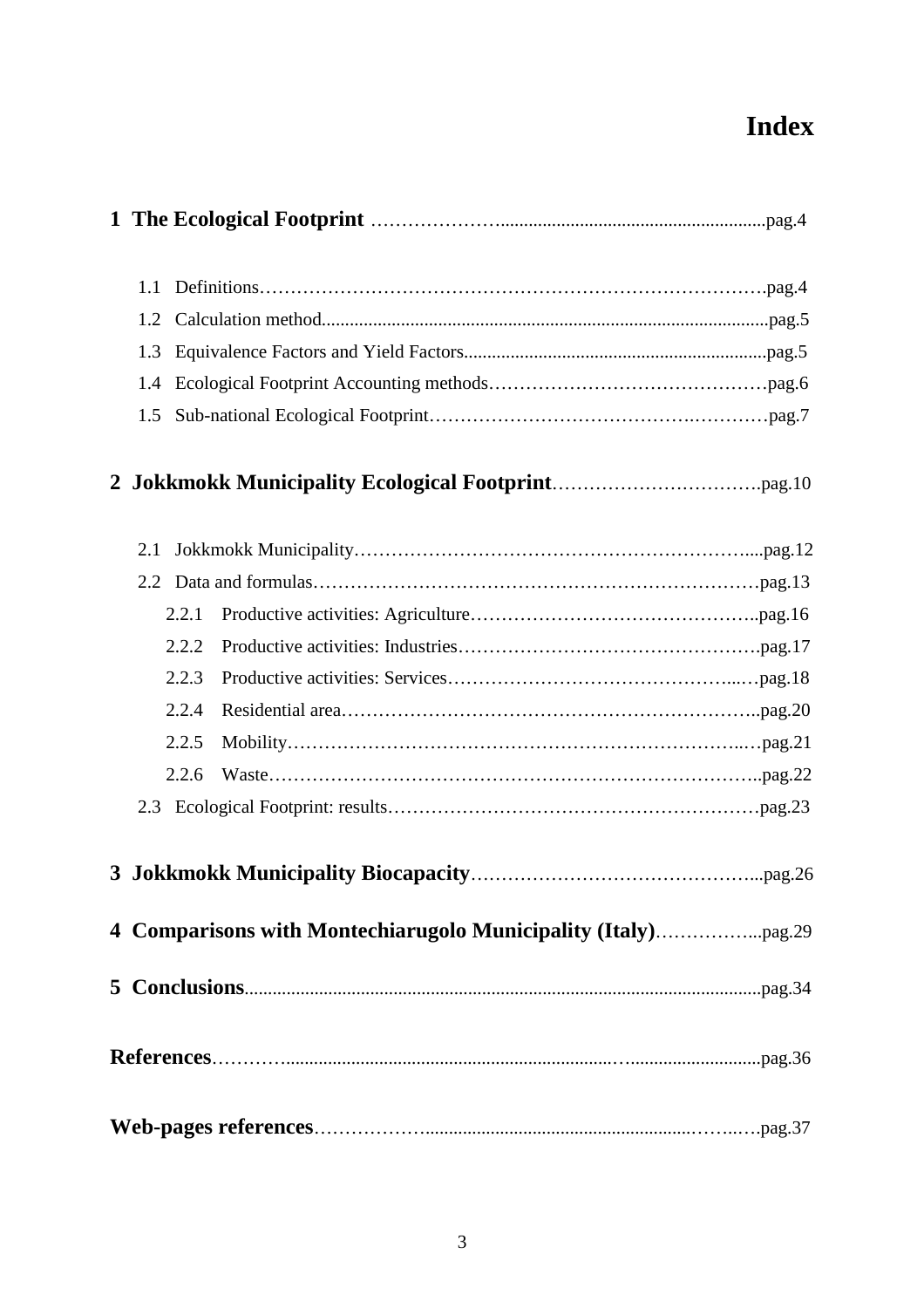# **1 The Ecological Footprint**

### *1.1 Definitions*

The Ecological Footprint is a synthetic indicator of sustainability that measures the amount of land and water area a human population requires to produce the resources it consumes and to absorb its wastes.

This concept developed in 1990 with the studies of Mathis Wackernagel and William Reese, researchers of University of British Columbia, Vancouver (Canada).

An example to explain the concept of ecological footprint: we can imagine a city contained in a glass dome that lets the light enter but does not permit to any material to enter or exit. So the question is: how big should the dome be to enable the city to support itself indefinitely only thanks to the ecosystems and to their resources? The total ecosystem surface necessary for the inhabitant's life is its *Ecological Footprint*. So the scientific concept of *carrying capacity* is upset, we do not want to know how many inhabitants a specific environment can support, but how many hectares of land are necessary for providing the area with materials and energetic resources and for absorbing the produced waste.

It is then possible to compare the measured unit of Ecological Footprint with the actual area where the population lives, so it will be possible to understand if and how much the local *carrying capacity* is exceeded. In this way it is possible to assess the weakness associated to specific environmental matrixes.

It is important to remember that the Ecological Footprint does not give a comprehensive analysis of the environment, but it should be associated to other social and economical indicators to have a more complete outline of the impacts.

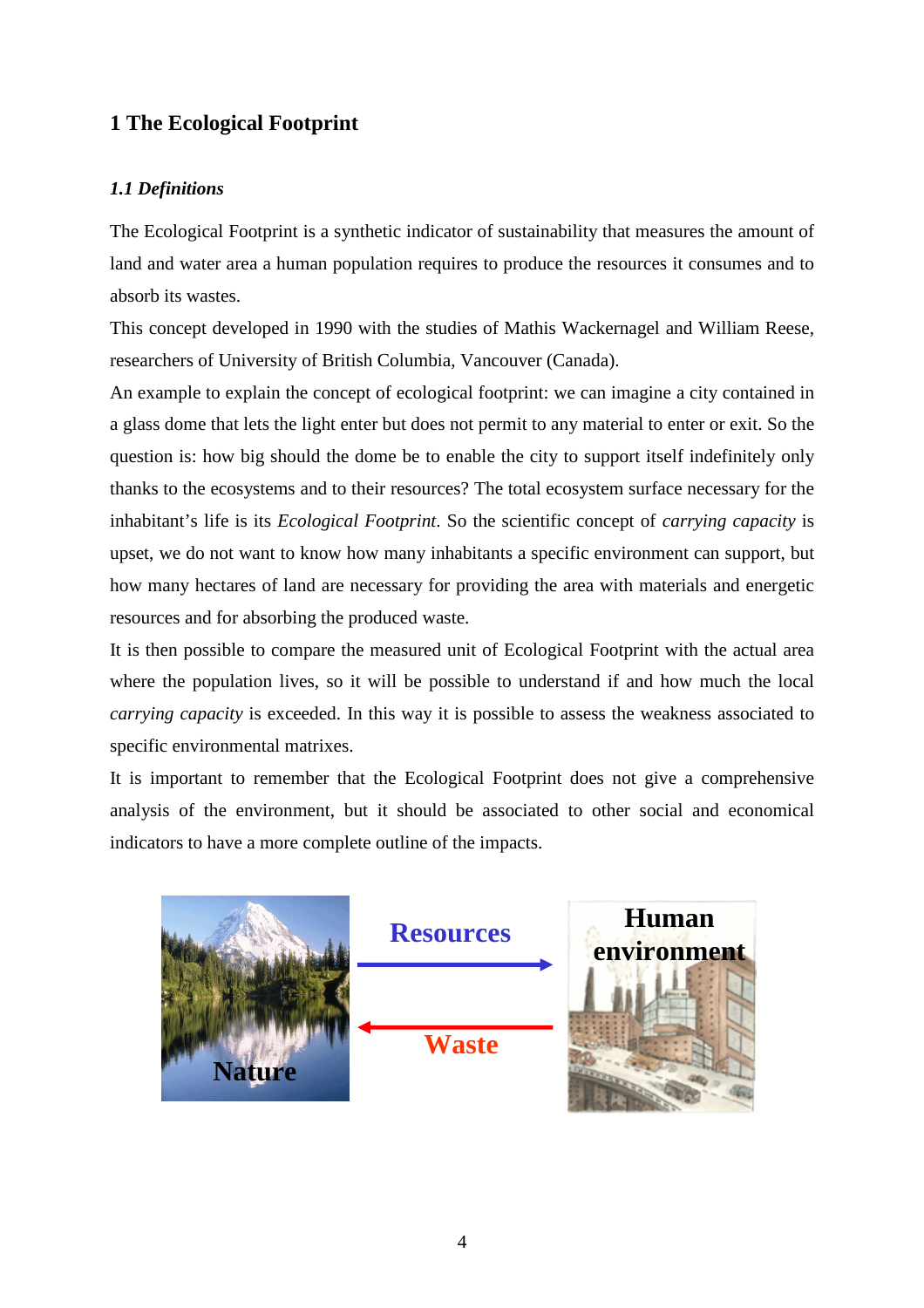#### *1.2 Calculation method*

The basic concept of the Ecological Footprint is that for each quantity of materials and energy consumed there is a land area that satisfies this request, guaranteeing the necessary resources and the absorption of the waste.

The conversion into areas of consumptions is based on some fundamentals rules:

- definition of population's yearly consumption of raw materials and energy and of the quantity of waste produced: the values are classified between *consumption categories* (services, mobility…);
- conversion of the resources and waste consumption data in the corresponding biological productive areas (*footprint land types*), necessary for the maintenance of the matter and energy flows; so it is possible to calculate the territorial surface necessary for generating resources, supplying with services and absorbing waste;
- conversion of the footprint land types in a common unit of measurement, using two different types of parameters: the *equivalence factors*, that describe the ratio between the productivity of each type of land and the biologically productive land and water area on the Earth, and the *yield factors*, representing the productivity of the footprint land types across different nations compared with the world average production of the same land type. So the hectares relative to each category are converted in an equivalent area that describes their world average productivity (*global hectare*), and consent to compare different countries with very different characteristics (for climate, geography, economy, technology…);
- the areas (global hectares) for the different categories can be added in a final value representing the total biological capacity demand from a specific population;
- that value (Ecological Footprint) can be compared with the Biocapacity available in the area (expressed in global hectares); Biocapacity is the capacity of the ecosystem to produce "useful biological materials"<sup>1</sup> and to absorb waste materials generated by humans using current management schemes and extraction technologies.

#### *1.3 Equivalence Factors and Yield Factors*

Equivalence Factors and Yield Factors are used to convert hectares into the equivalent number of global hectares. They are applied to both Footprint and Biocapacity calculations.

 1 "Useful biological materials" are defined as those used by the human economy (Kitzes et al., 2007).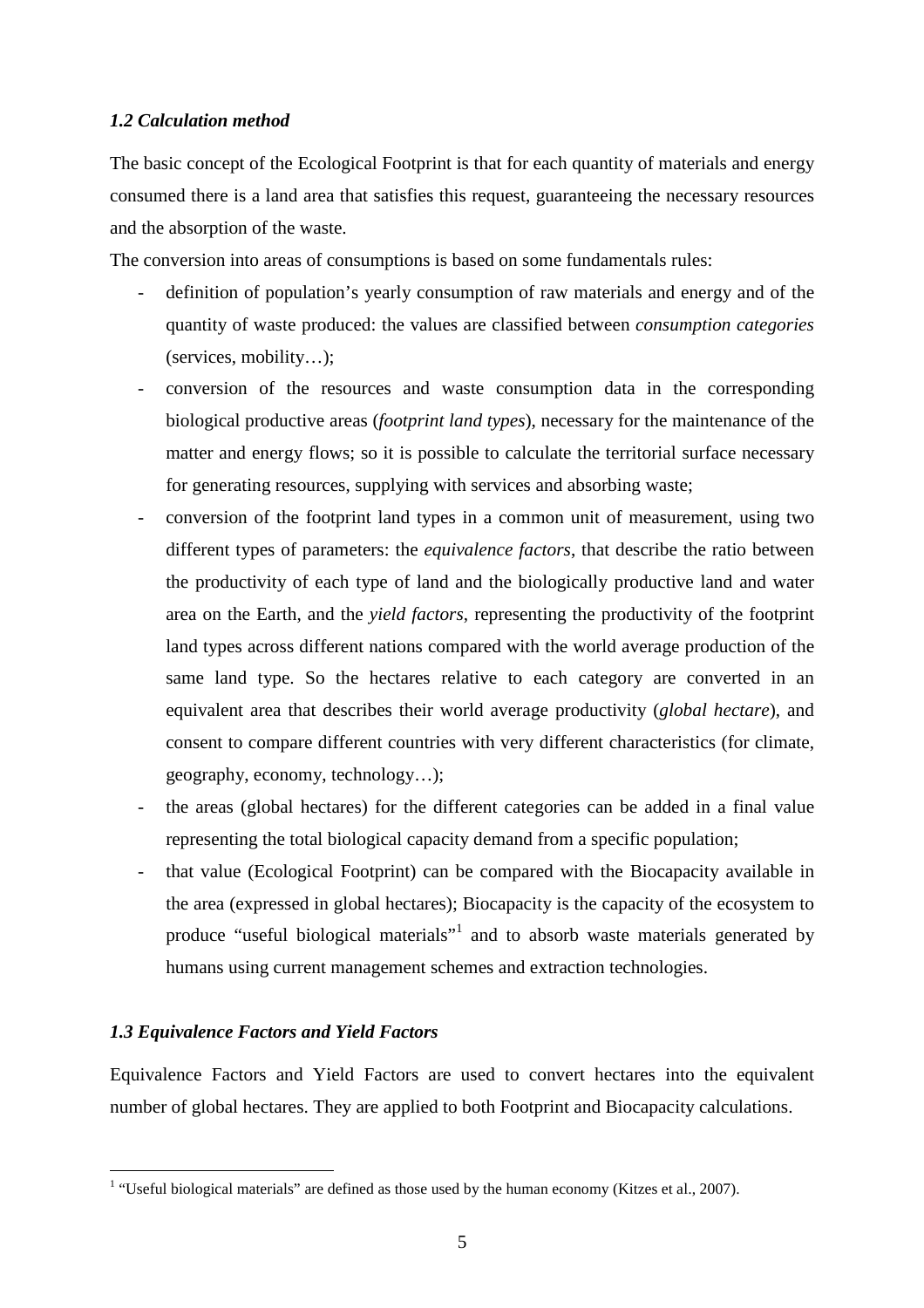The *Equivalence factor* is the key factor that allows lands of different types to be converted into the common unit of global hectares; it is a productivity-based scaling factor that converts a specific land type into universal unit of biological productive area, a global hectare.

In this way it is possible to determine how many global hectares are contained in one hectare of world-average land of cropland, grazing land, forest, infrastructure etc., for a specific year. For instance, to convert an average hectare of cropland to global hectares, it must be multiplied by the cropland equivalence factor of 2.64, indicating that cropland productivity is more than twice and a half productive than a hectare of land with world average productivity. Grazing land, which has a lower productivity than the world average one, has an equivalence factor of 0.49. Equivalence factors are the same for every country.

The *Yield factor* is an index representing the difference in production of a specific land type across different nations. This difference may due to natural factors, such as precipitations or soil quality, or management practices: for example one hectare of pasture in New Zealand produces on average more meat than a hectare of pasture in Jordan.

To measure these differences, the yield factor compares the production of one hectare of a specific land type in a specific nation to the world average hectare production of the same land type. Each country has its own set of yield factors.

#### *1.4 Ecological Footprint Accounting methods*

Two distinct methods are available for the calculation of Ecological Footprint: compound and component-based.

*Compound method* is based on a top-down approach and it is used in particular for the calculation of the Footprint of the Nations and of the citizen. It is based on the possibility to determine the yearly consumptions of the population analyzing the inbound and outbound flows of materials and energy concerning the territory. The consumptions are estimated adding imports (inbound flows) and subtracting the exports (outbound flows) to the internal productions, without knowing the relative single-end-use. The result is significant in proportion to the data completeness and to the accuracy of the conversion values about energy. The compound method is the one used to assess the national Ecological Footprint published in the WWF Living Planet Network.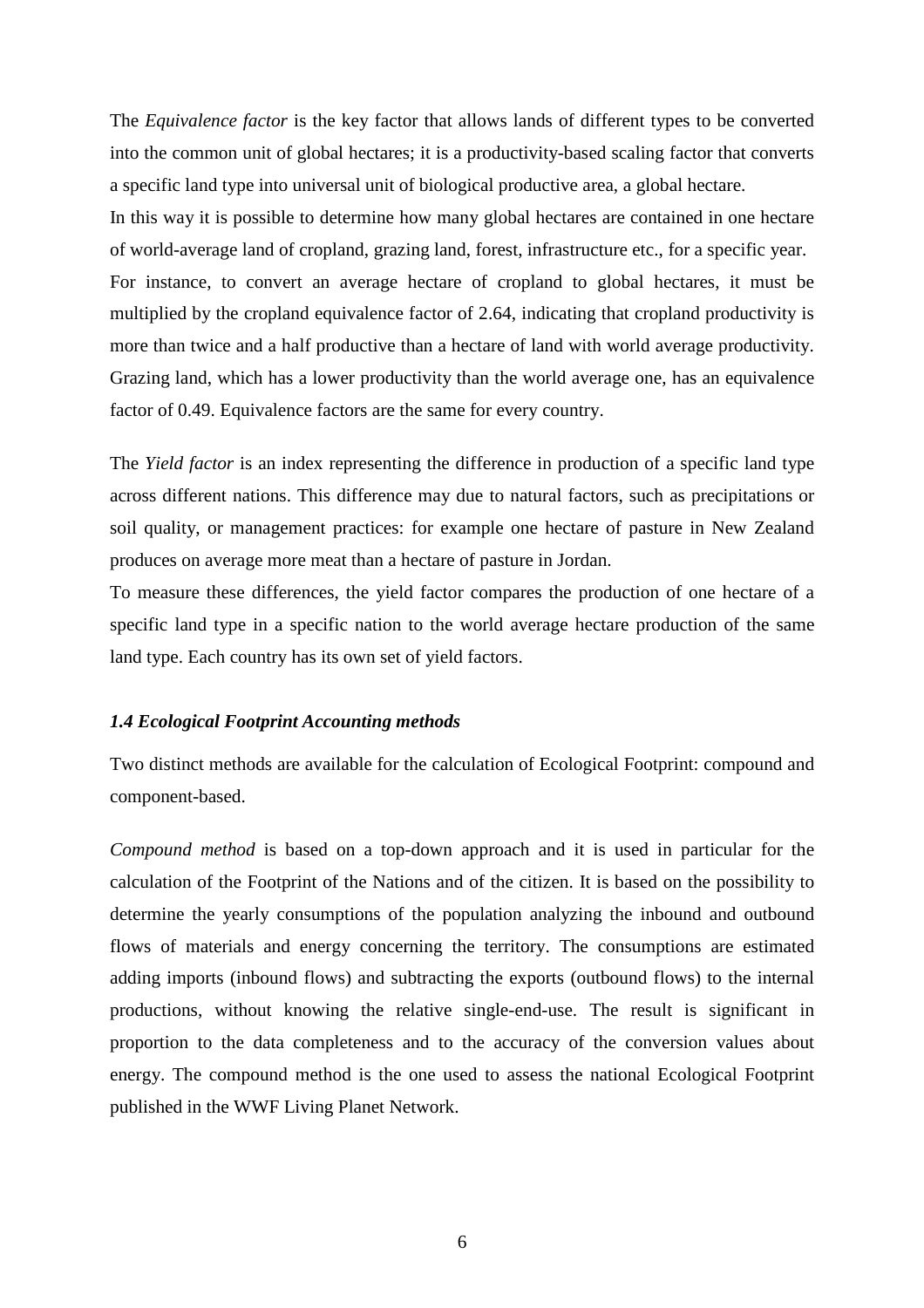The *component-based method* is based on a bottom-up approach, and is useful to determine the Footprint of productive activities and services, because it refers to a procedure similar to LCA (Life cycle assessment).

Most of data are mainly on a local level, even if this can cause problems because it is often difficult to find information and statistics on a small scale; it is also difficult to compare the results with others case studies.

The two methods represent two different kinds of interpretations of the Ecological Footprint, they can be alternative or complementary, one does not substitute the other. In the Ecological Footprint calculation we often have "hybrid" situations, where we have to consider our objectives and the data availability. Both the final data are expressed in global hectares.

#### *1.5 Sub-National Ecological Footprint*

The sub-national Ecological Footprint has as study object sub-national areas, as Regions, Counties, Municipalities, industrial sites etc.

Assessing the Ecological Footprint for sub-national geographic level is not as immediate as for the national level, nevertheless it is often used because it is a measure that policy makers can easily use to communicate to many types of audience.

For the calculation of the Footprint as an instrument for planning and territory management, it is useful to divide it in two separated forms: Footprint of the citizens and Footprint of the Territory.

The *Footprint of the citizen* is related to the population consumptions in a specific area; this instrument is particularly useful in the environmental education field, it permits to focus on the actions more impacting the environment, and to understand on which sectors we can operate to change the situation acting on the lifestyle of every single person. The consumption categories for the citizen Footprint are:

- food:
- housing;
- mobility;
- goods;
- services:
- waste.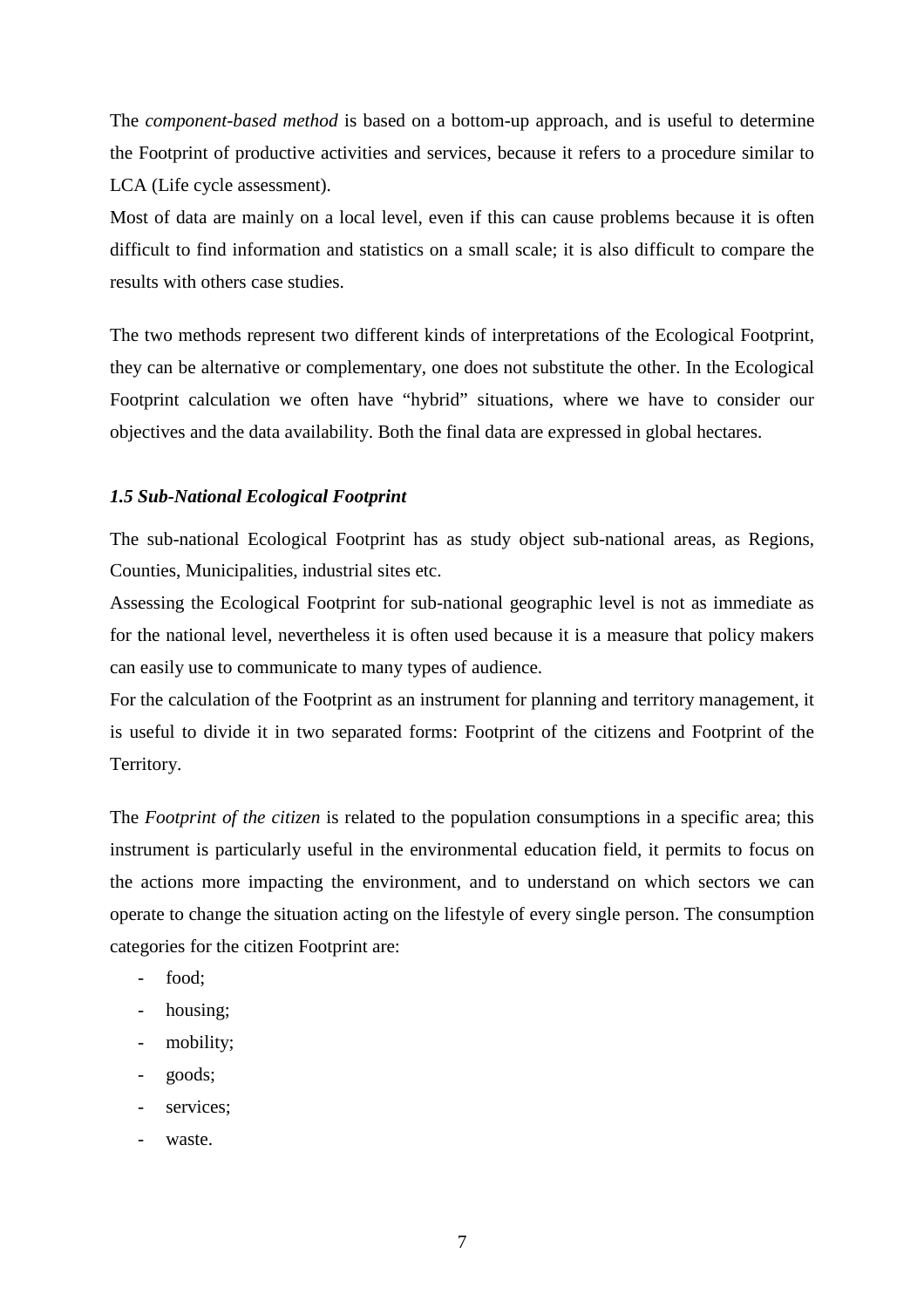The *Territory Footprint* analyses the different activities in the investigated area; the objective is to build a simplified balance for productive activities, mobility and waste. In this case the choices of the single citizens have only a partial influence on the final value. The considered consumption categories are:

- productive activities (agriculture, industry and craft, services);
- mobility;
- waste.

Every consumption category has an impact on different land types: for both Footprint of the citizen and Footprint of the territory these are the same:

- *Croplands*: growing crops for food, animal feed, fibre and oil;
- *Grazing areas*: raising animals for meat, hides, wool and milk;
- *Fishing grounds*: harvesting fish and other marine products;
- *Forests*: harvesting timber products and fuelwood;
- *Build-up area*: construction of infrastructure for housing, transportation and industrial production. Occupation of areas by hydroelectric dams and reservoir used for the hydropower production;
- *Carbon land*: absorption of the carbon dioxide not sequestered by the oceans using the carbon absorption potential of the world average forest.

It is also to consider the land for the conservation of biodiversity, estimated as the 12% of the Biocapacity, although many scientists state that this percentage is too small.

The referring model used to calculate the Footprint of the citizen and the Footprint of the territory are represented in Table 1.1 and 1.2.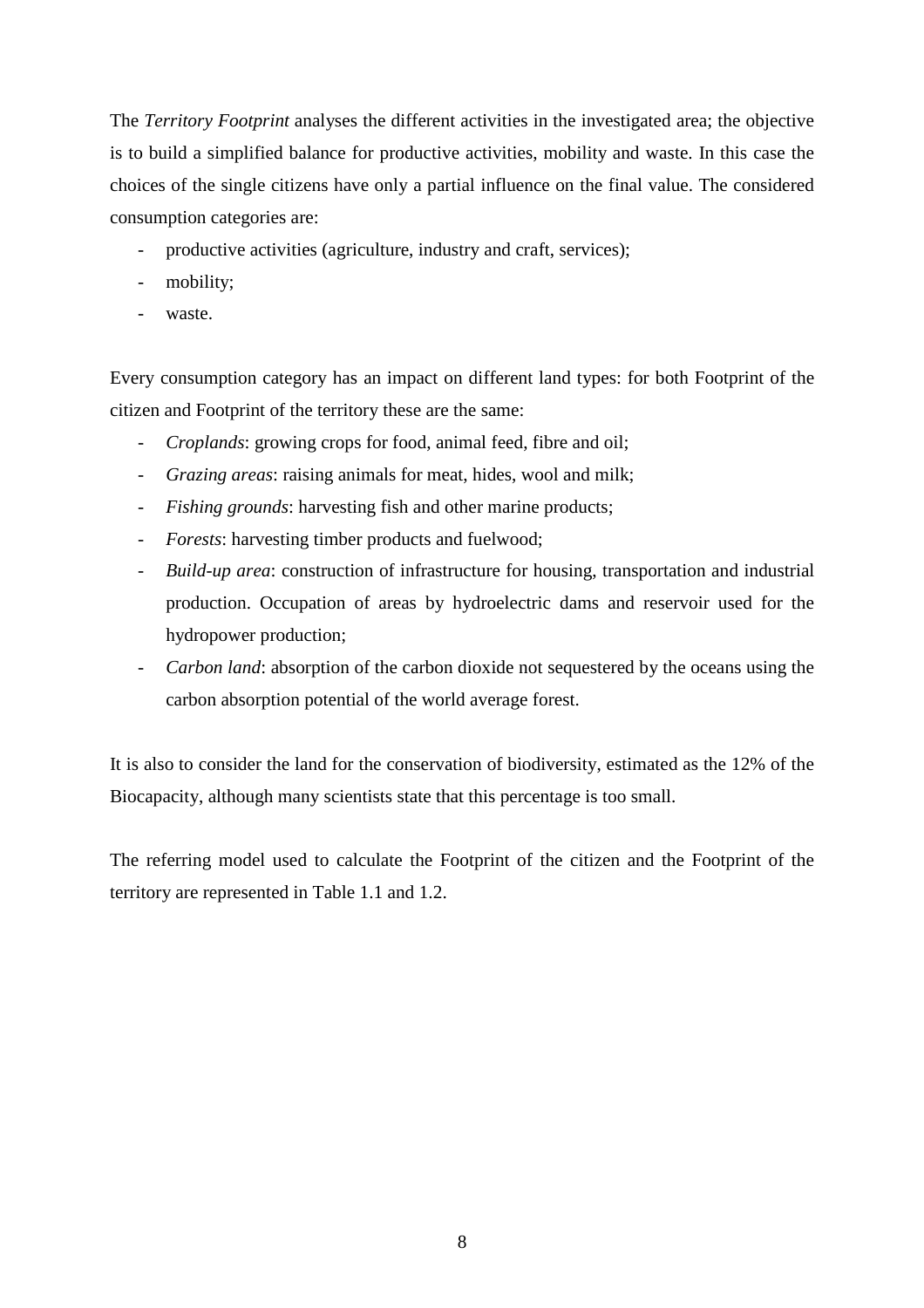**Table 1.1** Distribution of the impacts of the consumptions categories on the territory categories for the Footprint of the citizen.

|                           | <b>Footprint land types</b> |                   |                          |                            |                 |                           |              |
|---------------------------|-----------------------------|-------------------|--------------------------|----------------------------|-----------------|---------------------------|--------------|
| Consumption<br>categories | Carbon<br>land<br>(gha)     | Cropland<br>(gha) | Grazing<br>land<br>(gha) | Fishing<br>ground<br>(gha) | Forest<br>(gha) | Build-up<br>area<br>(gha) | <b>TOTAL</b> |
| Food                      | X                           | $\mathbf X$       | X                        | $\mathbf X$                |                 |                           | $\mathbf X$  |
| Housing                   | $\mathbf X$                 |                   |                          |                            |                 | X                         | $\mathbf X$  |
| Mobility                  | $\mathbf X$                 |                   |                          |                            |                 | X                         | $\mathbf X$  |
| Goods                     | X                           | X                 | X                        |                            | X               |                           | X            |
| Services                  | $\mathbf X$                 |                   |                          |                            |                 | X                         | X            |
| Waste                     | X                           |                   |                          |                            |                 | X                         | $\mathbf X$  |
| <b>TOTAL</b>              | $\mathbf X$                 | $\mathbf X$       | X                        | $\mathbf X$                | X               | X                         | $\mathbf X$  |

**Table 1.2** Distribution of the impacts of the consumptions categories on the territory categories for the Footprint of the territory.

|                           | <b>Footprint land types</b> |                   |                          |                            |                 |                           |              |
|---------------------------|-----------------------------|-------------------|--------------------------|----------------------------|-----------------|---------------------------|--------------|
| Consumption<br>categories | Carbon<br>land<br>(gha)     | Cropland<br>(gha) | Grazing<br>land<br>(gha) | Fishing<br>ground<br>(gha) | Forest<br>(gha) | Build-up<br>area<br>(gha) | <b>TOTAL</b> |
| Productive<br>activities  | X                           | X                 | X                        |                            |                 | X                         | X            |
| Mobility                  | X                           |                   |                          |                            |                 | X                         | X            |
| Waste                     | X                           |                   |                          |                            |                 |                           | X            |
| <b>TOTAL</b>              | X                           | $\mathbf X$       | X                        |                            |                 | X                         | X            |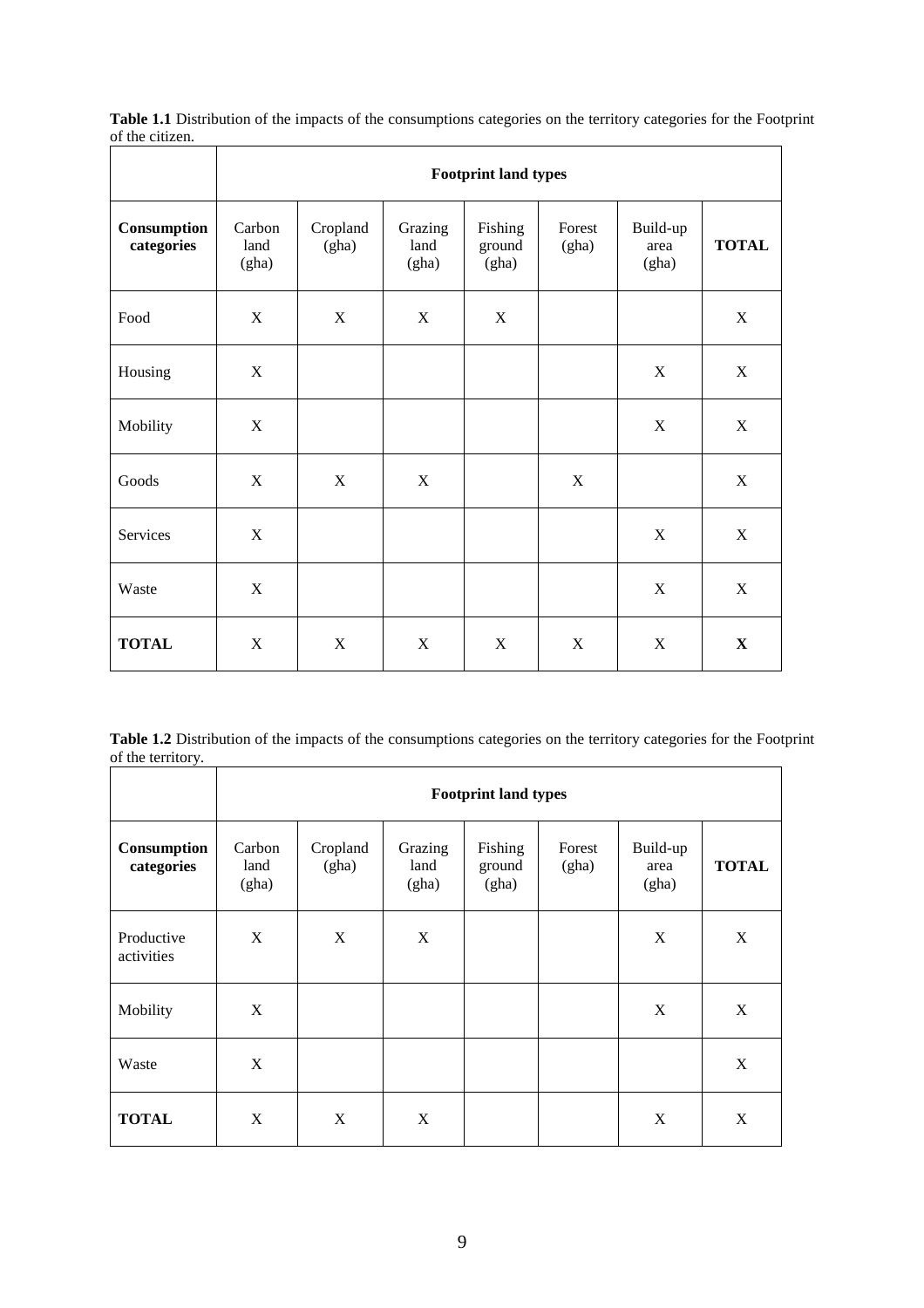## **2 Jokkmokk Municipality Ecological Footprint**

In this work I want to estimate the Ecological Footprint of Jokkmokk territory.

As described in the previous chapter, the Ecological Footprint of the territory is based on the impacts on the following consumption categories:

- productive activities (agriculture, industry and craft, services);
- mobility;
- waste.

The "Productive activities" category, composed by agriculture, industry and services, is based on impacts related to energy consumption in the different sectors and to the land area occupied by the infrastructures.

Since I do not want to calculate the Footprint of the citizen, in this work I will introduce a new consumption category, "Residential areas", that includes the energy consumptions of the citizens and the area occupied by the residential buildings.

The categories "Mobility" and "Waste" give us some information more about "Productive activities" and "Residential areas": in fact, the mobility inside of the territory concerns in particular the mobility of the citizens (associated to "Residential areas") and of the goods (associated to "Productive activities"), and the production of waste includes urban waste (associated to "Residential areas") and industrial waste (associated to "Productive activities"). This concept is represented in Figure 2.1.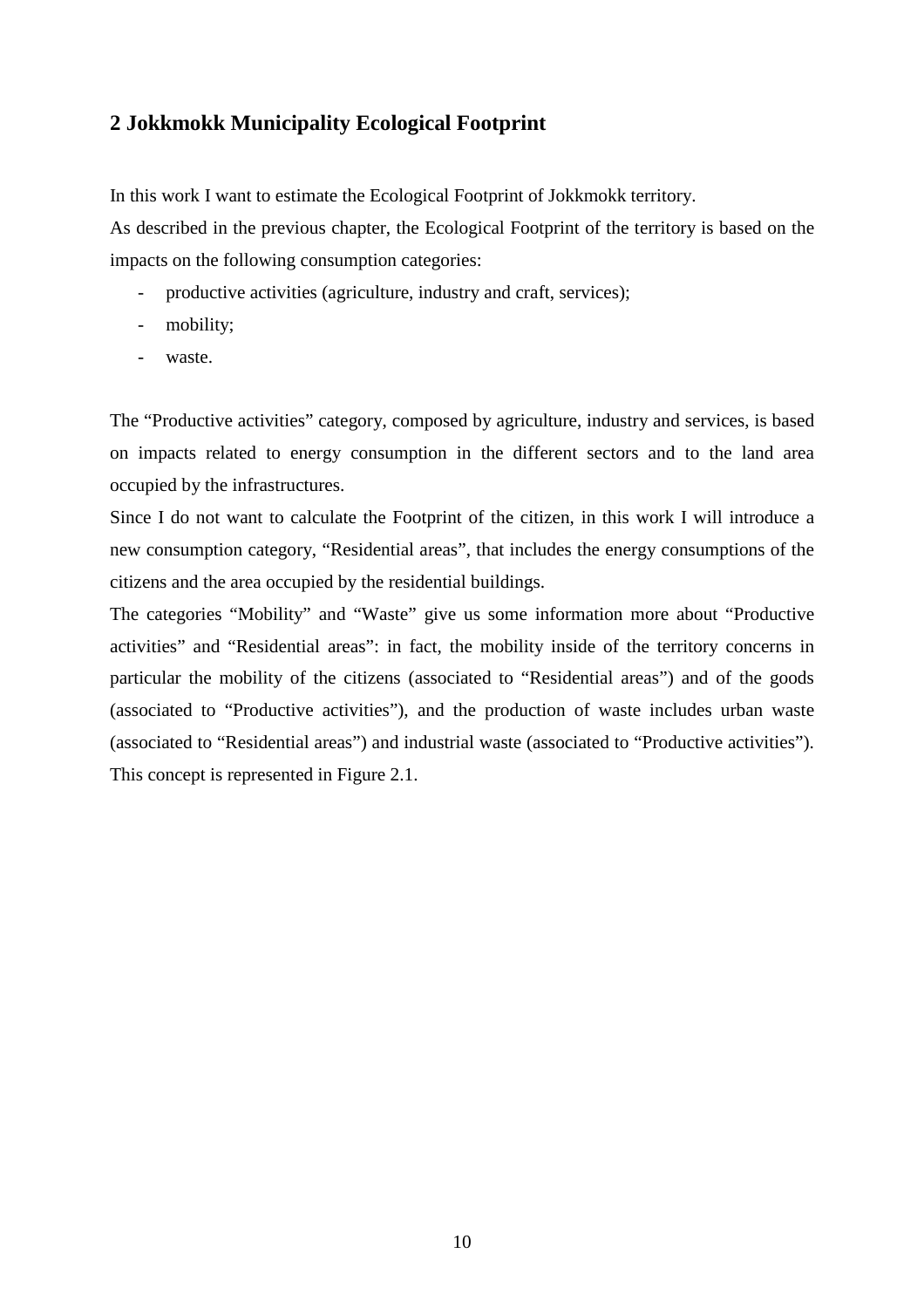

**Figure 2.1** Consumptions categories in the Footprint of the territory of Jokkmokk Municipality.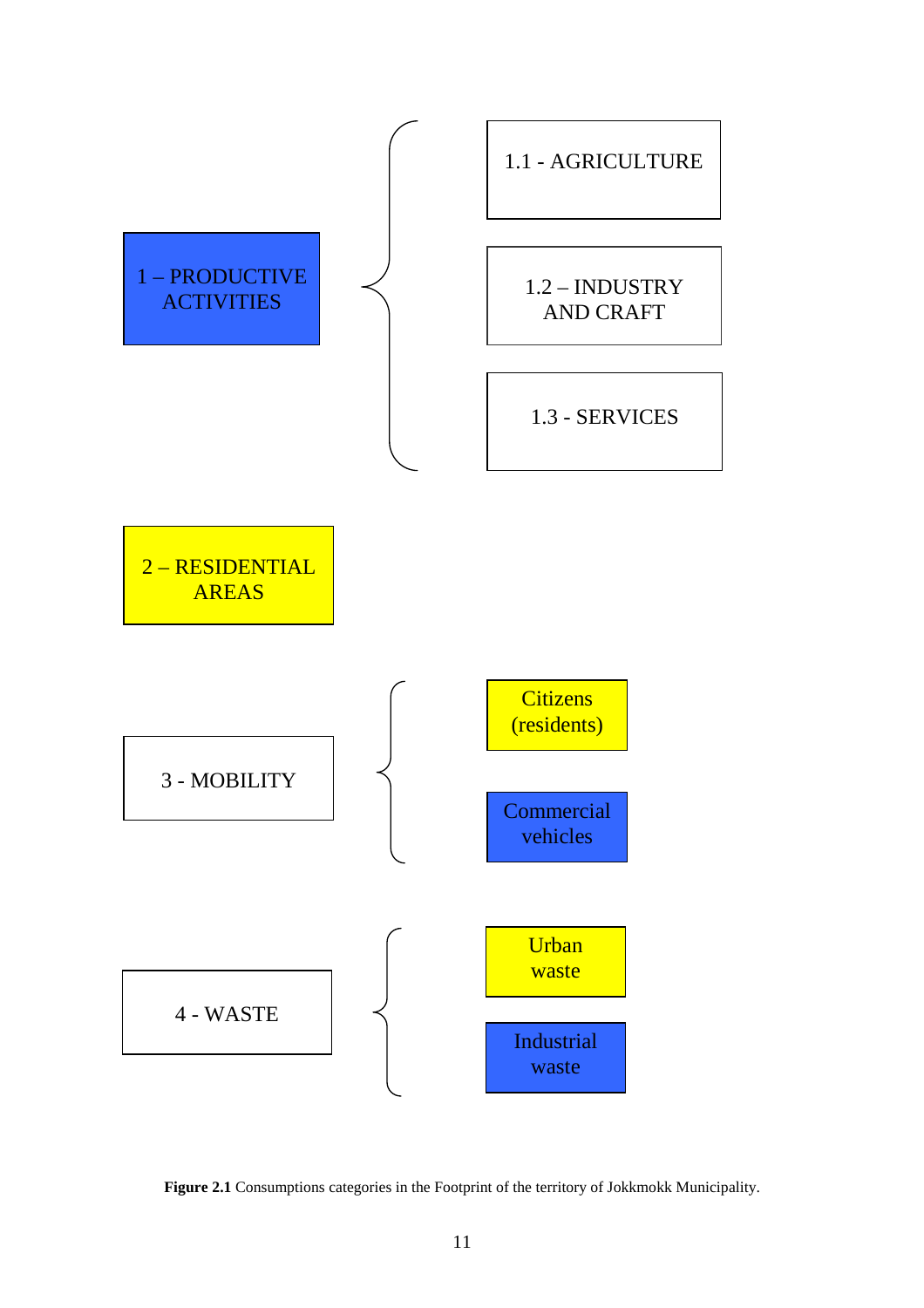The method used is intermediate between Component based method and Compound method: in fact I use the principles of Compounds method, but at the same time the activities are analyzed in a way typical of the Component based method.

In the calculation I have given the priority to the use of local data: only when it was not possible to get them, they have been estimated from larger scale data.

#### *2.1 Jokkmokk Municipality*

Jokkmokk Municipality ("Jokkmokks Kommun" in Swedish) is located in Northern Sweden, in Norbotten County (Figure 2.2), 7 km over the Polar Arctic Circle. The Municipality is the second largest size of all Swedish municipalities, with an area of  $19,477 \text{ km}^2$ , and is the less populated in Sweden, with 5,305 inhabitants (December 2008), and a density of about 0.3 inhabitants/ $km^2$ .

The municipality is situated in the Scandinavian Mountains in Swedish Lapland; a large part of the area has been the habitat of reindeer herding Sami people and has been protected as a UNESCO World Heritage Site under the name Laponia area.

In the Municipality there are four national parks: Sarek, Muddus, Padjelanta and Stora Sjöfallet, and several nature reserves.

Jokkmokk Municipality has a diverse economy including tourism, small and medium sized companies, service industries and the Sami culture and associated business.

The Municipality is part of the organization "Sverige Ekokommuner" ("The National Association of Swedish Eco-municipalities", www.sekom.nu).

Moreover the Municipality is now arranging an Energy Plan, as required by the Government, containing information about the consumption of energy and projects in energy field; in this contest the data collected for the calculation of the Ecological Footprint (in particular the Carbon Footprint) can be a good help, giving an idea about the energy consumption in the area.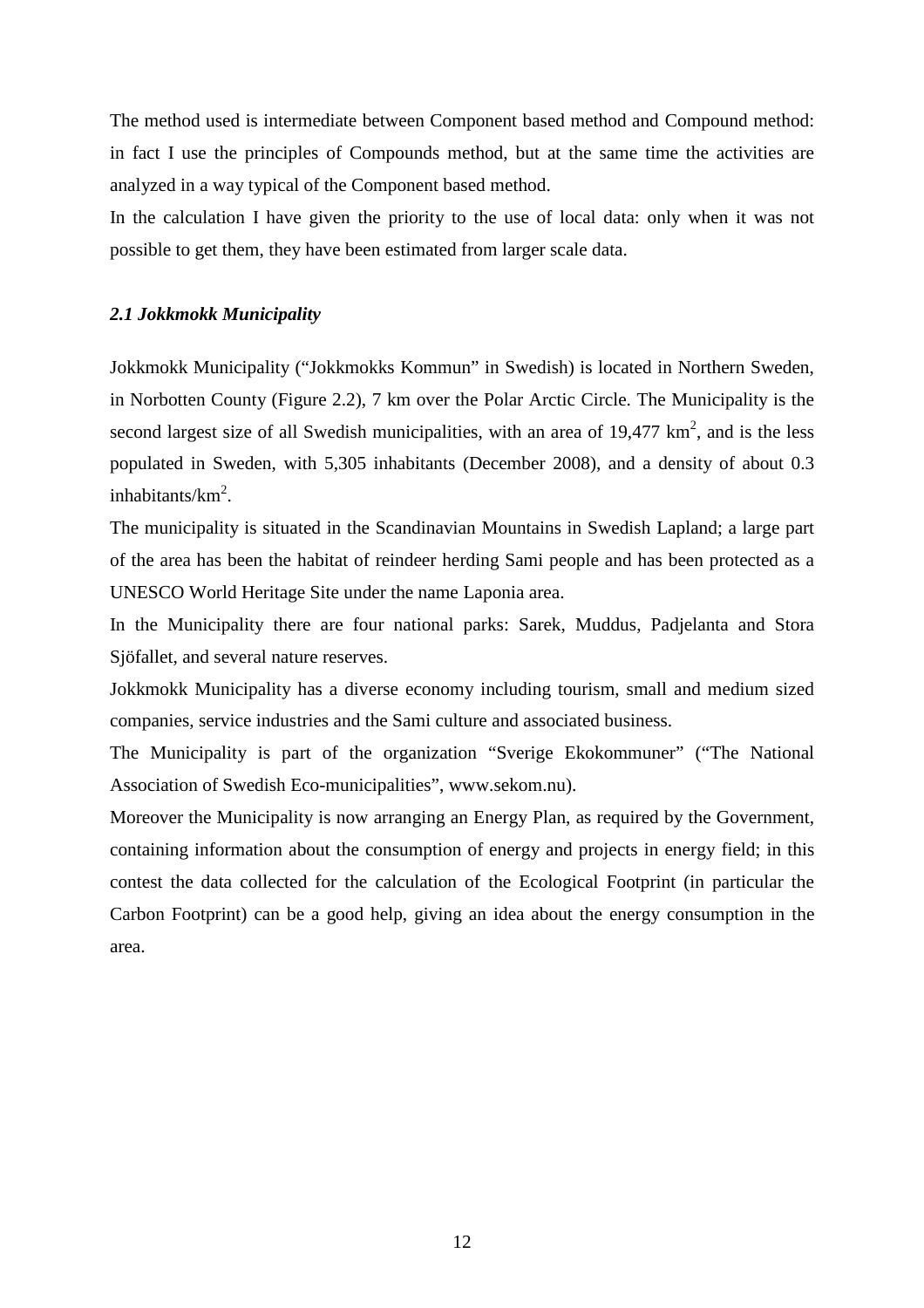

**Figure 2.2** Localization of Jokkmokk Municipality in Sweden and in Norbotten County.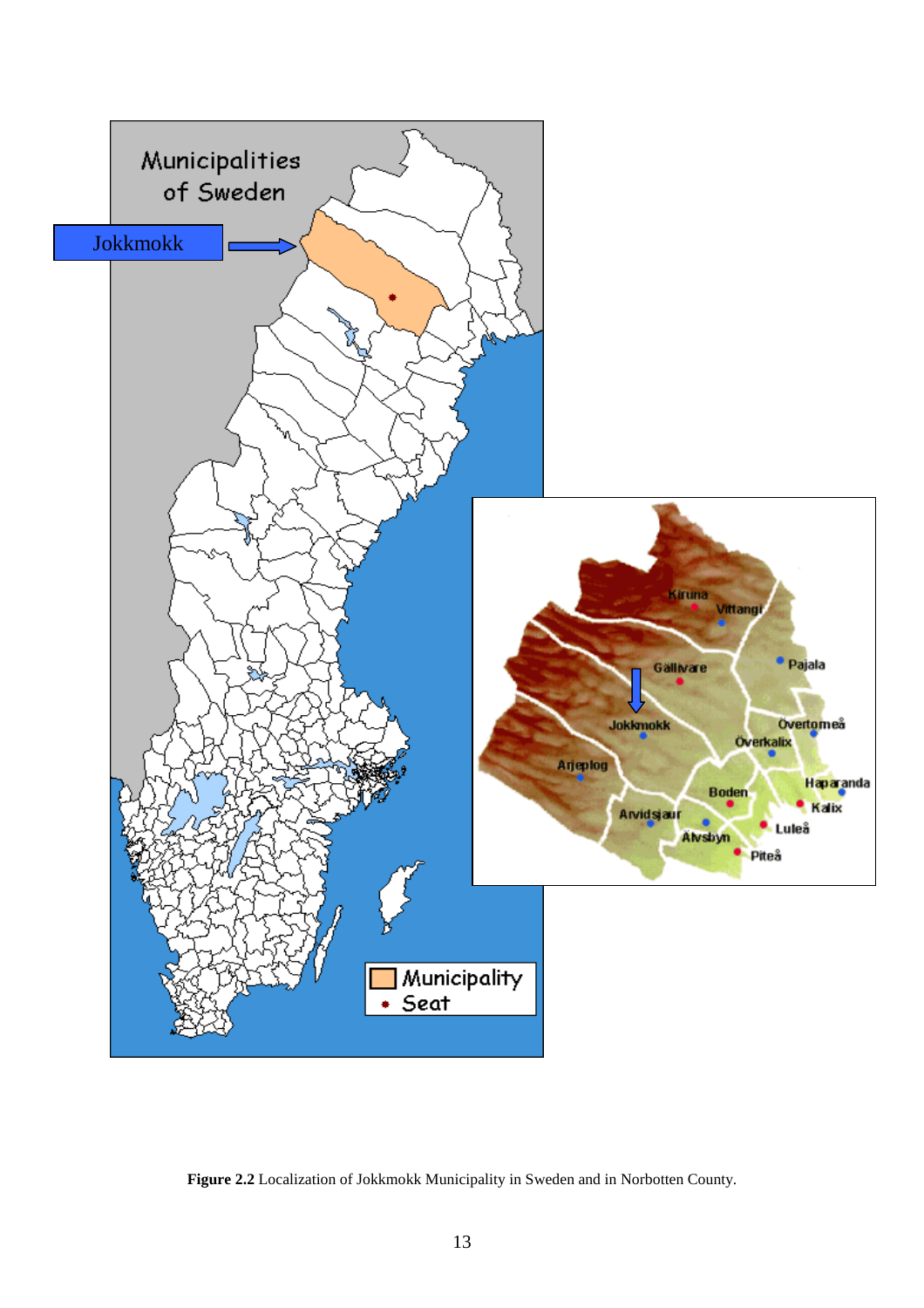#### *2.2 Data and formulas*

The data used for the calculation are described in Table 2.1, divided between consumption categories and their impact on footprint land types.

| <b>Consumption</b><br>categories | <b>Footprint land types</b>                                                            |                                                  |                                |                                                                     |  |  |
|----------------------------------|----------------------------------------------------------------------------------------|--------------------------------------------------|--------------------------------|---------------------------------------------------------------------|--|--|
|                                  | Carbon land                                                                            | Cropland                                         | Grazing area                   | Build-up area                                                       |  |  |
| Productive<br>activities         | Energy<br>consumptions in<br>productive<br>activities<br>(electricity, fuels,<br>wood) | Area occupied by<br>lands for crop<br>production | Area occupied by<br>graze land | Area occupied by<br>structures used for<br>productive<br>activities |  |  |
| Residential<br>area              | Energy<br>consumption of<br>habitations<br>(electricity, fuels,<br>wood)               |                                                  |                                | Area occupied by<br>residential area                                |  |  |
| Mobility                         | Fuel used by means<br>of transport                                                     |                                                  |                                | Area occupied by<br>the streets                                     |  |  |
| Waste                            | Energy necessary to<br>burn the waste<br>produced                                      |                                                  |                                |                                                                     |  |  |

**Table 2.1** Data necessaries for the calculation of the Footprint of the territory

Every datum is then converted in global hectares, using the following formulas (for Carbon land, Cropland, Grazing area and Build-up area)<sup>2</sup>:

E.F.Carbon land =  $\{[P_{C} * (1 - S_{oceans})] / Y_{C}\} * EQF$ 

Where:

 $P_c$  = annual emission (production) of carbon;

 $S<sub>oceans</sub>$  = percentage of anthropogenic emissions sequestered by oceans in a given year (0.35%);

 $Y_c$  = annual rate of carbon uptake per hectare of world average forest land (0.095 kg CO<sub>2</sub>/m<sup>2</sup> \* year);

 $EQF =$  equivalence factor.

<sup>&</sup>lt;sup>2</sup> Reference: "Calculation methodology for the National Footprint Accounts 2008 Edition", Global Footprint Network (California).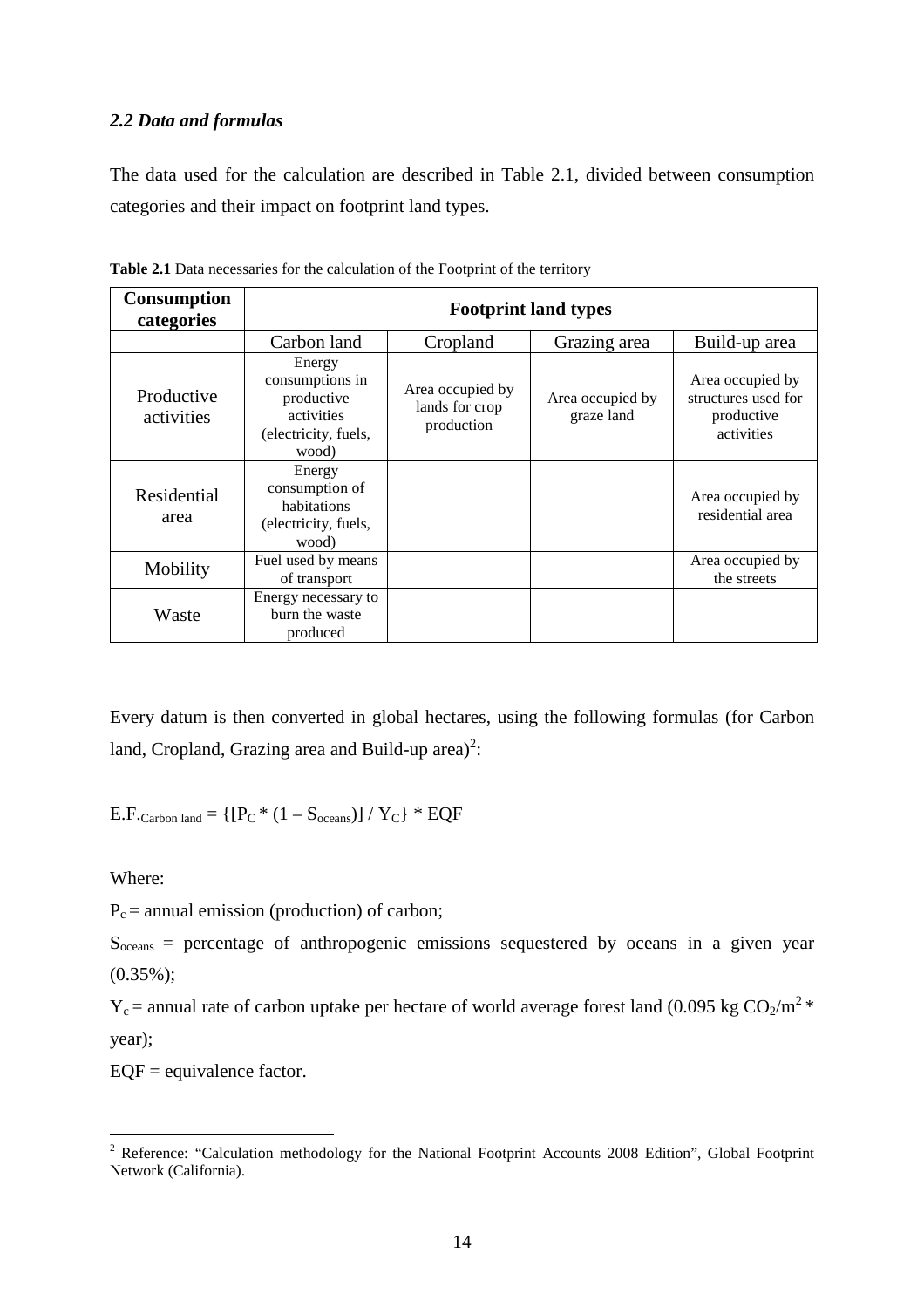$E.F.\text{Cropland} = A * YF * EQF$ 

E.F. Grazing area  $= A * YF * EQF$ 

 $E.F.$ Build-up area  $= A * YF * EQF$ 

Where:  $A = area available;$ YF = yield factor; EQF = equivalence factor.

The Equivalence Factors and the Yield Factors for Sweden for year 2005 (Table 2.2) have been provided from Global Footprint Network (California), "National Footprint Accounts 2008 Edition".

**Table 2.2** Yield factors and equivalence factors for Sweden, year 2005.

|                      | Yield factor (-) | Equivalence factor (gha/ha) |
|----------------------|------------------|-----------------------------|
| Cropland             | 1.796            | 2.644                       |
| <b>Grazing land</b>  | 1.681            | 0.497                       |
| <b>Inland water</b>  | 1.000            | 0.397                       |
| <b>Forest</b>        | 1.328            | 1.333                       |
| <b>Build-up area</b> | 1.796            | 2.644                       |
| Carbon               | ۰                | 1.333                       |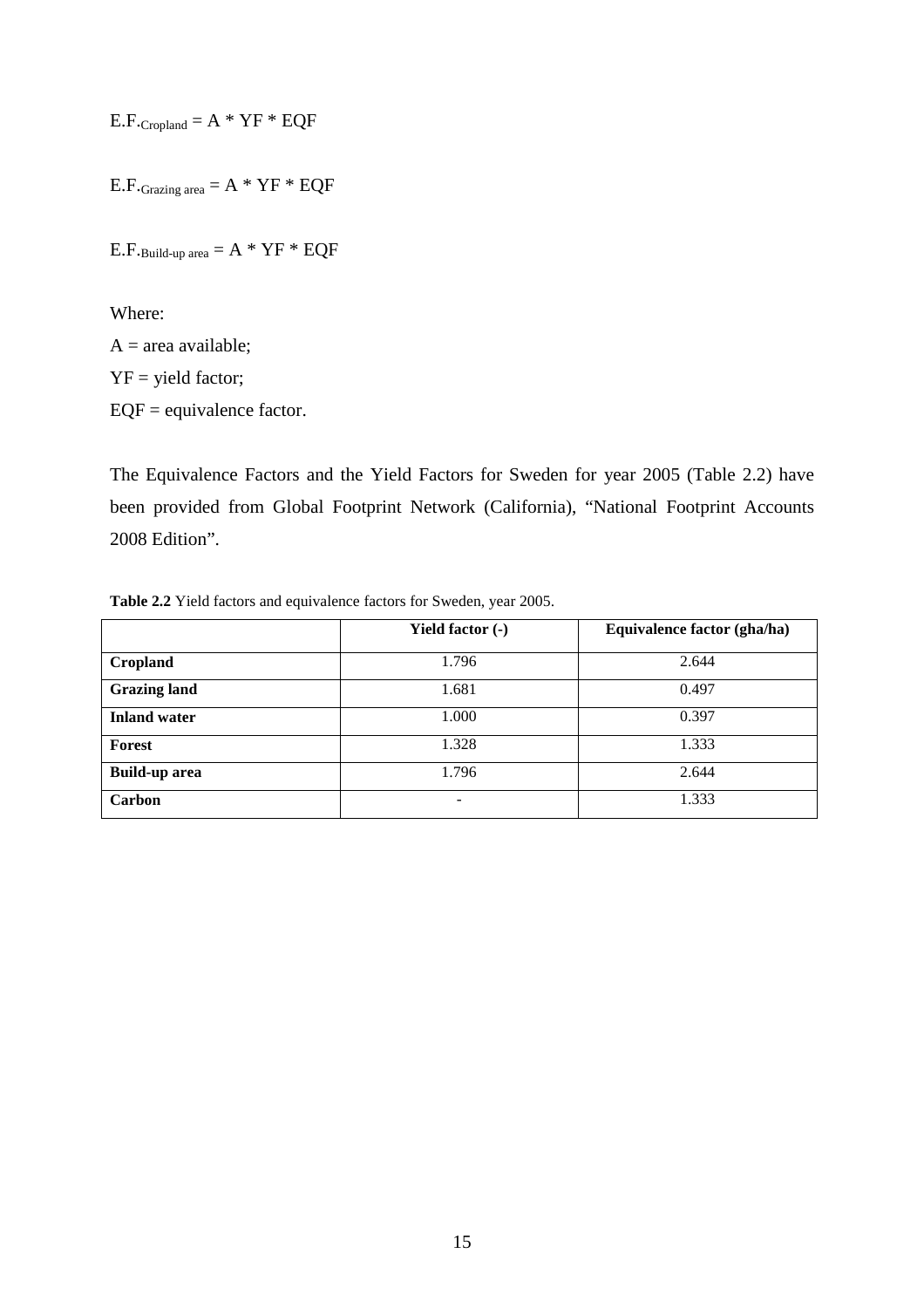#### *2.2.1 Productive activities: agriculture*

The Productive activity Agriculture has an impact on the Footprint land types Carbon land, Cropland, Grazing land and Build-up area.

Concerning Carbon land, the data source about energy consumption in agriculture has been Statistics Sweden website (www.scb.se), from where it has been possible to find the total quantity of energy used in agriculture in the year 2006, corresponding to 4,683 MWh.

The agriculture in Jokkmokk Municipality is practised on a very small scale, just for providing food for the animals in the farms, so we enclose petrol, diesel and burning oil consumption in the Consumption category Mobility, and we do not have to count the consumption of seeds and fertilizers, because they are not used; so we consider the datum found about energy consumption just as electricity consumption.

The emission factor for electricity in Sweden is 375 kg  $CO<sub>2</sub>/MWh<sup>3</sup>$ , so we can apply the formula for the Carbon Footprint:

E.F.Carbon land = {[4,683\* 375 \* 0.65)] / 0.095} \* 1.333 = **1,601.6 gha** 

About the impact on Grazing land, the area occupied by them is estimated from the data about Norbotten<sup>4</sup>, where it corresponds to 1,999 hectares; making a proportion with the two areas<sup>5</sup>, we have 393.3 hectares of Grazing land in Jokkmokk Municipality. Then it is possible to apply the formula:

#### E.F.Grazing area = 393.3 \* 1.681 \* 0.497 = **328.6 gha**

It is important to remember that the grazing area does not include the graze of the reindeers, considered as a part of the forest area during the winter, and a part of the area occupied by National Parks in the summer.

The area occupied by Cropland has been found from Statistics Sweden website (area occupied by arable land) and corresponds to 248 hectares for Jokkmokk Municipality.

 3 Reference: http://energihandbok.se/x/a/i/10214/Berakning-av-koldioxidutslapp-for-olika-energislag.html.

<sup>&</sup>lt;sup>4</sup> Reference: website of Swedish Board of Agricolture (Jordbruks Verket) (www.sjv.se).

<sup>&</sup>lt;sup>5</sup> Jokkmokk Municipality area corresponds to 1,947,720 hectares, Norbotten area corresponds to 9,903,000 hectares.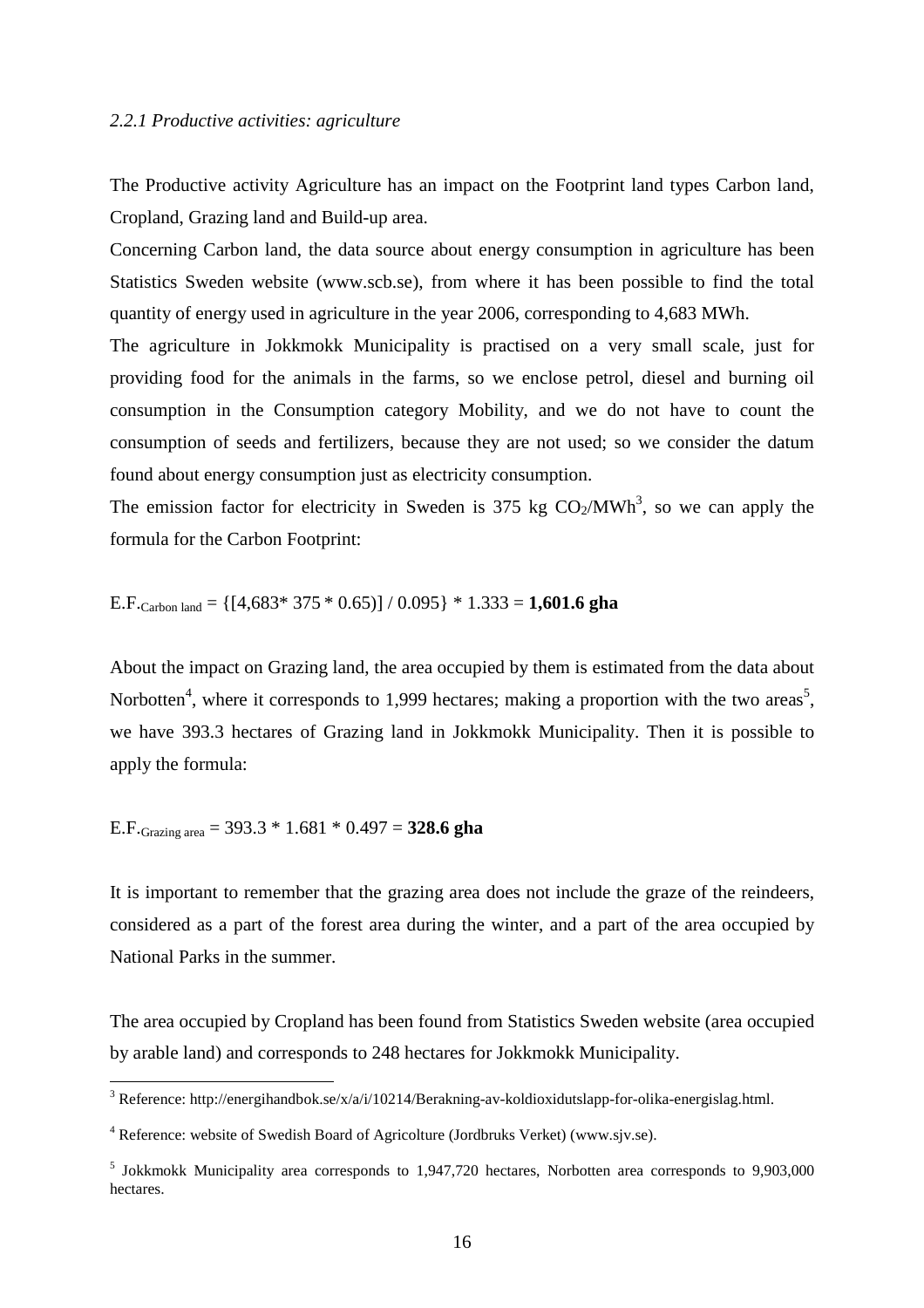#### E.F.Cropland = 248 \* 1.796 \* 2.644 = **1,177.6 gha**

As the agriculture is practiced on a small scale, we will consider the area occupied by the buildings used in agriculture (impact on Build-up area) as enclosed in the Consumption category Residential area.

The final diagram for Agriculture is represented in Table 2.3.

|              | Datum                   | <b>Ecological Footprint</b> |
|--------------|-------------------------|-----------------------------|
| Carbon land  | Electricity consumption | $1,601.6$ gha               |
| Grazing area |                         | 328.6 gha                   |
| Cropland     |                         | 1,177.6 gha                 |
| <b>TOTAL</b> |                         | 3,107.8 gha                 |

**Table 2.3** Summarizing diagram about Agriculture Footprint

#### *2.2.3 Productive activities: Industry*

The Productive activity Industry has an impact on the Footprint land types Carbon land and Build-up area.

About the impact on Carbon land, we have to consider the consumption of electricity, LPG, diesel and burning oil. The data we have, from Statistics Sweden website, is about the energy consumption in the industrial sector for the year 2007, corresponding to 13,737.6 MWh.

From this value, the 49% is from electricity (6,731.4 MWh), the 6% is from burning oil (824.2 MWh), the 1.5% is from diesel (206 MWh) and the rest is from LPG (5,944.6 MWh). In Sweden the emission factor for LPG is  $234.5$  kg  $CO<sub>2</sub>/MWh$ , for burning oil is  $274$  kg  $CO<sub>2</sub>/MWh$  and for diesel it corresponds to 259 kg  $CO<sub>2</sub>/MWh$  (all the data have been found from Statistics Sweden website).

So we can apply the following formulas:

E.F.<sub>Carbon land</sub> = 
$$
\{ [6,731.4 * 375 * 0.65) ] / 0.095 \} * 1.333 = 2,302.2 \text{ gha}
$$
 (electricity)

E.F.<sub>Carbon land</sub> = 
$$
\{ [5,944.6 * 234.5 * 0.65) ] / 0.095 \} * 1.333 = 1,271.4 \text{ gha}
$$
 (LPG)

E.F.<sub>Carbon land</sub> = 
$$
\{ [206 * 259 * 0.65) ] / 0.095 \} * 1.333 = 48.7 \text{ gha}
$$
 (*diesel*)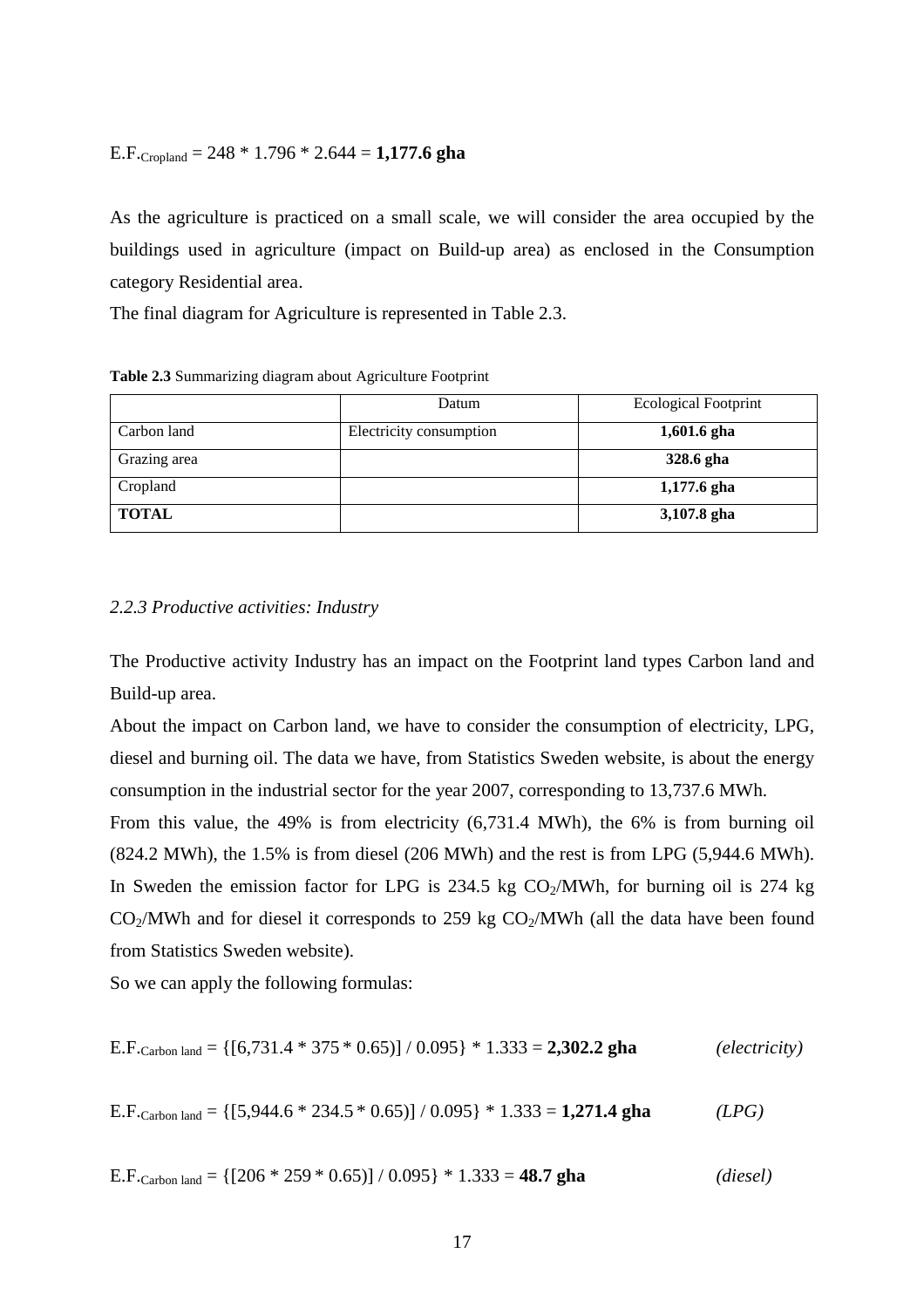E.F.<sub>Carbon land</sub> = 
$$
\{ [824.2 * 267.5 * 0.65) ] / 0.095 \} * 1.333 = 201 gha
$$
 (*burning oil*)

About the impact on the category Build-up area, the area occupied by the industrial area has been measured by hands from the map and it corresponds to 61.1 hectares. The formula is the following one:

E.F.Build-up area = 61.1 \* 2.644 \* 1.796 = **290.1 gha** 

The final diagram about the Ecological Footprint of the industrial sector is represented in Table 2.4.

|               | Datum                   | <b>Ecological Footprint</b> | <b>TOTAL</b> |
|---------------|-------------------------|-----------------------------|--------------|
| Carbon land   | Electricity consumption | 2,302.3 gha                 | 3,283.4 gha  |
|               | LPG consumption         | 1,271.4 gha                 |              |
|               | Diesel consumption      | 48.7 gha                    |              |
|               | Burning oil consumption | $201$ gha                   |              |
| Build-up area |                         | $290.1$ gha                 | 290.1 gha    |
| <b>TOTAL</b>  |                         |                             | 3,573.5 gha  |

**Table 2.4** Summarizing diagram about Industry Footprint

#### *2.2.3 Productive activities: Services*

 $\overline{a}$ 

The Productive activity Services has an impact on the Footprint land types Carbon land and Build-up area.

Concerning Carbon land, we consider the consumption of electricity, burning oil and wood. The data, from Statistics Sweden website, are about the energy consumption in the services sector for the year 2006, corresponding to 18,409 MWh.

From this value, the 57% is from wood (10,493.1 MWh), the 40 % is from electricity (7,363.6) MWh) and the 3% is from burning oil (552.3 MWh). The emission factor for wood corresponds to zero, because it is a renewable source of energy, so the Footprint of wood consumption is zero $6$ .

<sup>&</sup>lt;sup>6</sup> Reference: UNFCCC, United Nations Framework Convention on Climate Change.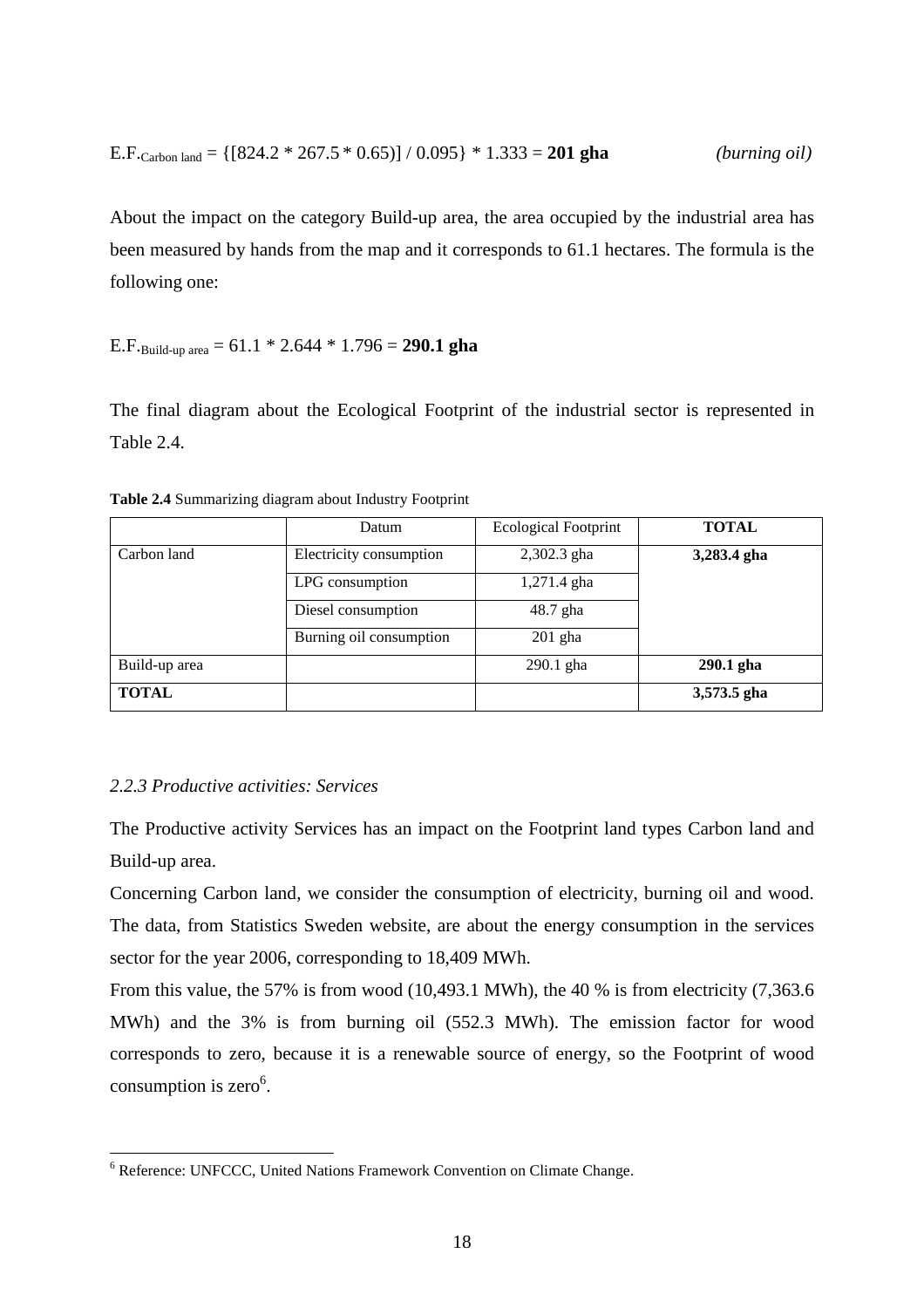The formulas used are the following ones:

E.F.carbon land = 
$$
\{ [7,363.6 * 375 * 0.65) ] / 0.095 \} * 1.333 = 2,518.5 \text{ gha}
$$
 (electricity)  
E.F.carbon land =  $\{ [552.3 * 267.5 * 0.65) ] / 0.095 \} * 1.333 = 134.7 \text{ gha}$  (burning oil)

About the impact on Build-up area, the area occupied by services has been measured directly by hands from the map and it corresponds to 31.8 hectares, so we apply the formula:

E.F.Build-up area = 31.8 \* 2.644 \* 1.796 = **151 gha** 

The final data are summarized in Table 2.5.

| Table 2.5 Summarizing diagram about Services Footprint |  |  |
|--------------------------------------------------------|--|--|
|                                                        |  |  |

|               | Datum                   | <b>Ecological Footprint</b> | <b>TOTAL</b>  |
|---------------|-------------------------|-----------------------------|---------------|
| Carbon land   | Electricity consumption | 2,518.5 gha                 | $2.653.2$ gha |
|               | Burning oil consumption | 134.7 gha                   |               |
|               | Wood consumption        | $0$ gha                     |               |
| Build-up area |                         | $151$ gha                   | $151$ gha     |
| <b>TOTAL</b>  |                         |                             | 3,400.9 gha   |

The total Footprint for the Productive activities is summarized in Table 2.6.

**Table 2.6** Summarizing diagram about Productive Activities Footprint

|               | Sector          | <b>Ecological Footprint</b> | <b>TOTAL</b> |
|---------------|-----------------|-----------------------------|--------------|
| Carbon land   | Agriculture     | 1,601.6 gha                 | 7,538.2 gha  |
|               | Industry        | 3,283.4 gha                 |              |
|               | <b>Services</b> | 2.653.2 gha                 |              |
| Grazing land  | Agriculture     | 328.6 gha                   | 328.6 gha    |
| Cropland      | Agriculture     | 1,177.6 gha                 | 1,177.6 gha  |
| Build-up area | Industry        | 290.1 gha                   | 441.1 gha    |
|               | Services        | $151$ gha                   |              |
| <b>TOTAL</b>  |                 |                             | 9,485.5 gha  |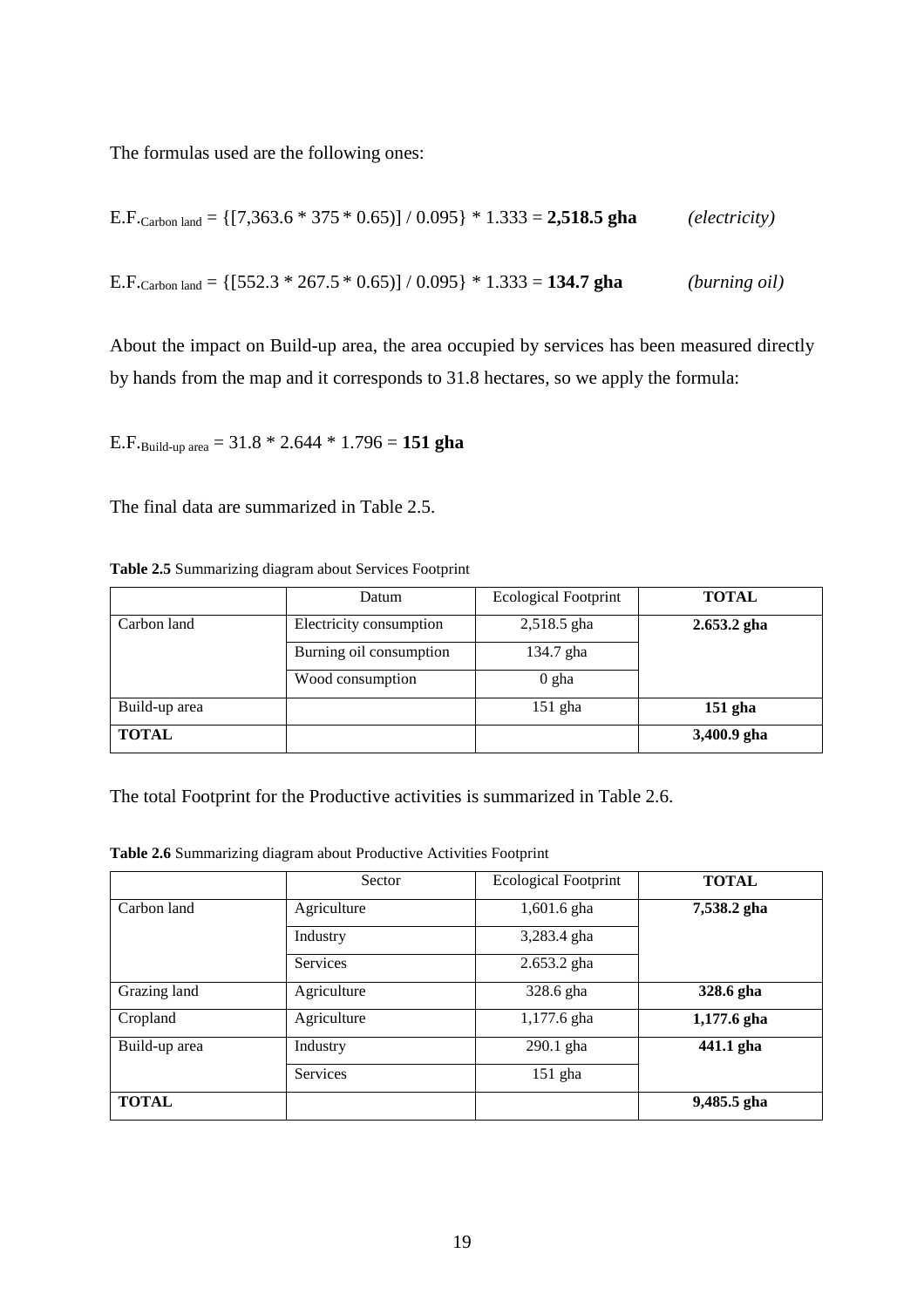#### *2.2.4 Residential area*

The Consumption category Residential area has an impact on the Footprint land types Carbon land and Build-up area.

Concerning Carbon land, we consider the consumption of electricity, burning oil and wood. The datum we have, from Statistics Sweden website, is about the energy consumption in Residential area for the year 2006, 55,057 MWh.

The 37% of this value is from wood (20,371 MWh), the 58% is from electricity (31,933 MWh) and the 5% is from burning oil (2,752.8 MWh). As we know the emission factor for wood correspond to zero, se we can apply the formula for electricity and burning oil:

E.F.<sub>Carbon land</sub> = 
$$
\{ [31,933 * 375 * 0.65) ] / 0.095 \} * 1.333 = 10,921.7 \text{ gha}
$$
 (electricity)

E.F.<sub>Carbon land</sub> = 
$$
\{ [2,752.8 * 267.5 * 0.65) ] / 0.095 \} * 1.333 = 671.6
$$
 gha (*burning oil*)

About the impact on Build-up area, the area occupied by residential building has been measured by hands from the map, and corresponds to 157.4 hectares. Then it is possible to use the formula:

E.F.<sub>Build-up area</sub> = 
$$
157.4 * 2.644 * 1.796 = 747.4
$$
 gha

The final data are summarized in Table 2.7.

**Table 2.7** Summarizing data about Residential area Footprint

|               | Datum                   | <b>Ecological Footprint</b> | <b>TOTAL</b> |
|---------------|-------------------------|-----------------------------|--------------|
| Carbon land   | Electricity consumption | 10,921.7 gha                | 11,593.3 gha |
|               | Burning oil consumption | 671.6 gha                   |              |
|               | Wood consumption        | $0$ gha                     |              |
| Build-up area |                         | 747.4 gha                   | 747.4 gha    |
| <b>TOTAL</b>  |                         |                             | 12,340.7gha  |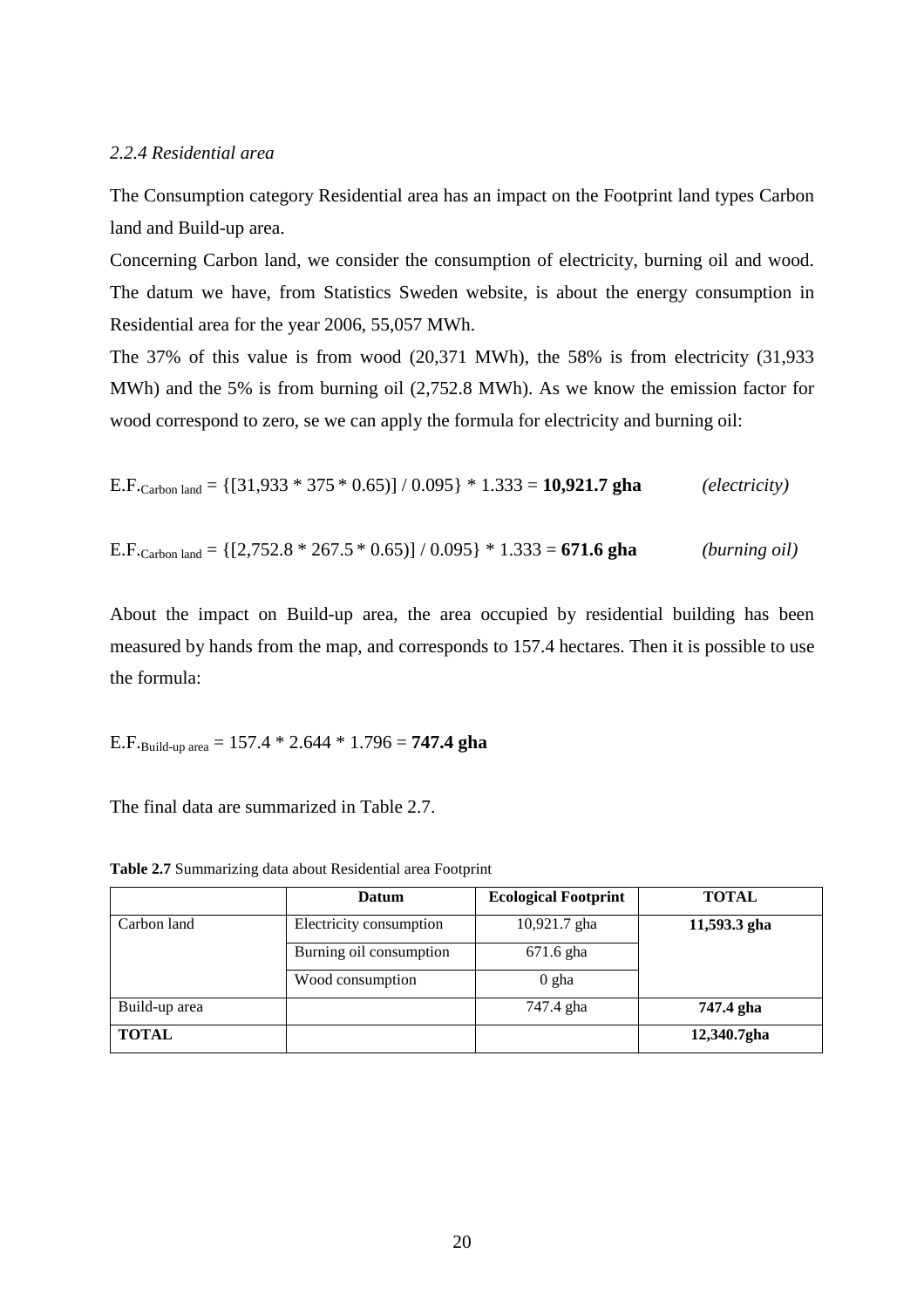#### *2.2.5 Mobility*

The Consumption category Mobility has an impact on the Footprint land types Carbon land and Build-up area.

About Carbon land, I considered the consumption of petrol and diesel as fuels for vehicles. From Statistics Sweden website it has been possible to find the total consumption of petrol in the Municipality for the year 2006, corresponding to 38,050 MWh, and the total consumption of diesel, 58,584 MWh, and we have to subtract to this value 206 MWh, due to the industrial sector (see Chapter 2.2.3), so we get a result of 58,377.9 MWh for the Mobility sector. The emission factor for petrol corresponds to  $261.5 \text{ kg CO}_2/\text{MWh}$  (datum from Statistics Sweden). Then we can apply the formula:

E.F.<sub>Carbon land</sub> = 
$$
\{ [38,050 * 261.5 * 0.65) ] / 0.095 \} * 1.333 = 9,075 \text{ gha}
$$
 (*petrol*)

E.F.<sub>Carbon land</sub> = 
$$
\{ [58,378 * 259 * 0.65) ] / 0.095 \} * 1.333 = 13,790.1 \text{ gha}
$$
 (*diesel*)

Concerning the impact on the Build-up area, we have to consider the area occupied by the streets. The length of the streets into the towns of Jokkmokk, Vuollerim and Porjus has been provided from Göte Grahn (Jokkmokk Municipality) and it corresponds totally to 41 km. Then I have found the data about the length of the main streets from the website www.resrobot.se, the values are the following ones:

- Vuollerim Murjek 18 km;
- Jokkmokk Stora Sjöfallen 142 km (Jokkmokk Porjus 46 km, Porjus Stora Sjöfallen 96 km);
- Jokkmokk Knikkjok 120 km;
- Jokkmokk Karats 55 km;
- Jokkmokk Vuollerim 41 km;
- Jokkmokk Kåbdalis 58 km.

It is important to remember that the total is underestimated because it has been not possible to find the length of all the streets in the Municipality, but just of the ones in the biggest town and the main streets connecting one town to the other.

The width of the streets has been found from the website of the Road Department (Vägverket, www.vv.se) and it corresponds to 8 m into the towns, 9 m for the roads from Jokkmokk to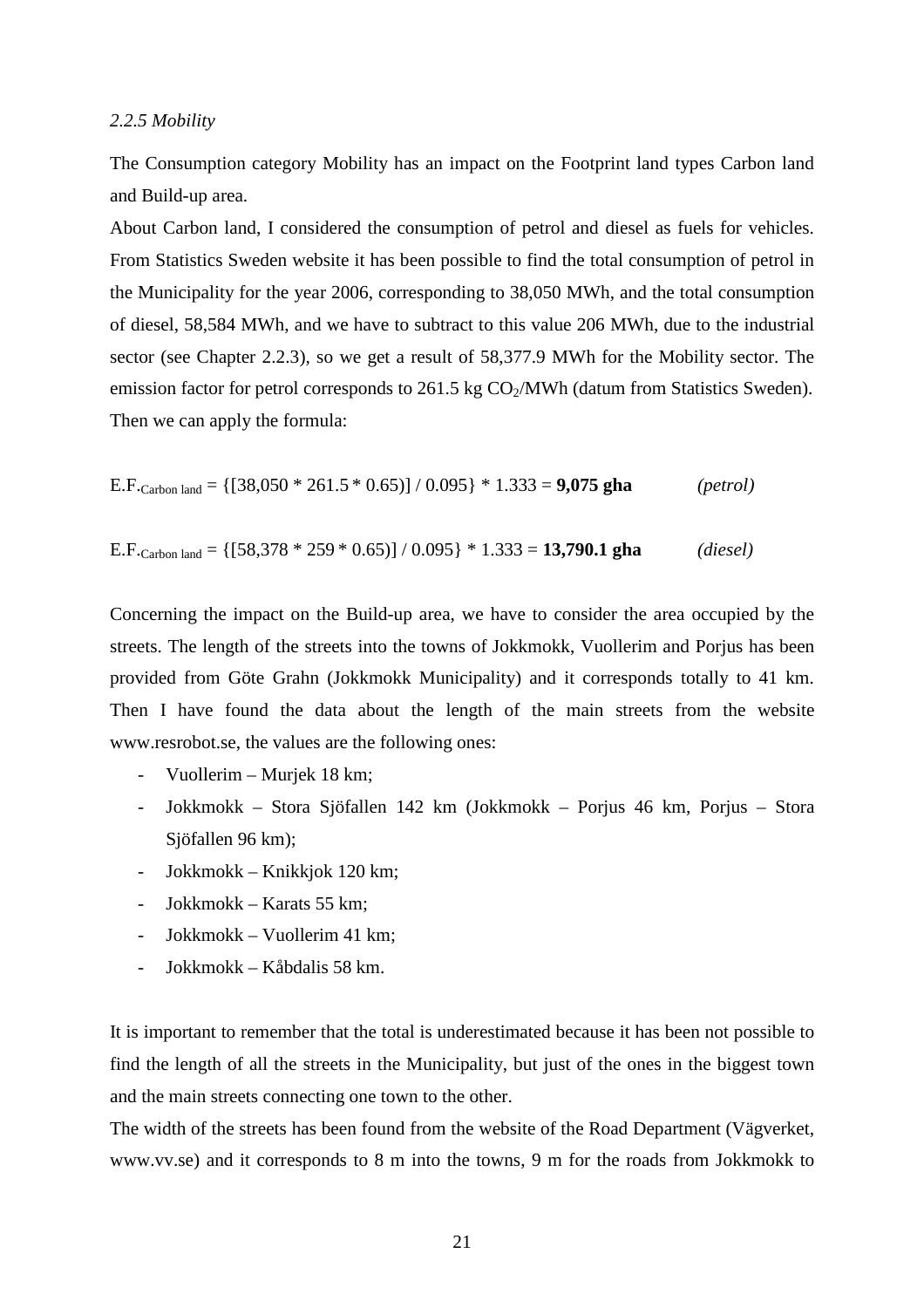Porjus and from Jokkmokk to Vuollerim, and 6.5 m for all the rest of the roads. In total we have 3,360,000  $m^2$  of roads (336 hectares), so we can use the formula:

E.F.Build-up area = 336 \* 2.644 \* 1.796 = **1,595.5 gha** 

In Table 2.8 we can see the final data.

**Table 2.8** Summary of the data about Mobility Footprint.

|               | <b>Datum</b>       | <b>Ecological Footprint</b> | <b>TOTAL</b>  |
|---------------|--------------------|-----------------------------|---------------|
| Carbon land   | Petrol consumption | $9,075$ gha                 | 22,865.1 gha  |
|               | Diesel consumption | 13,790.1 gha                |               |
| Build-up area |                    | $1,595.5$ gha               | $1,595.5$ gha |
| <b>TOTAL</b>  |                    |                             | 24,460.6 gha  |

#### *2.2.6 Waste*

The Consumption category Waste has an impact on the Footprint land type Carbon land.

The datum about the production of waste in Jokkmokk Municipality has been provided by Göte Grahn from Recycling Department, and represents the quantity of waste sent to Kiruna to be burned, corresponding to 17,736 ton for year 2008. The emission factor for waste is 0.25 kg CO2/kg waste (from Swedish Environment Protection Agency, Naturvårdsverket), so we can use the formula:

E.F.<sub>Carbon land</sub> =  $\{[17,736,000 * 0.25 * 0.65)] / 0.095\} * 1.333 = 4,044$  gha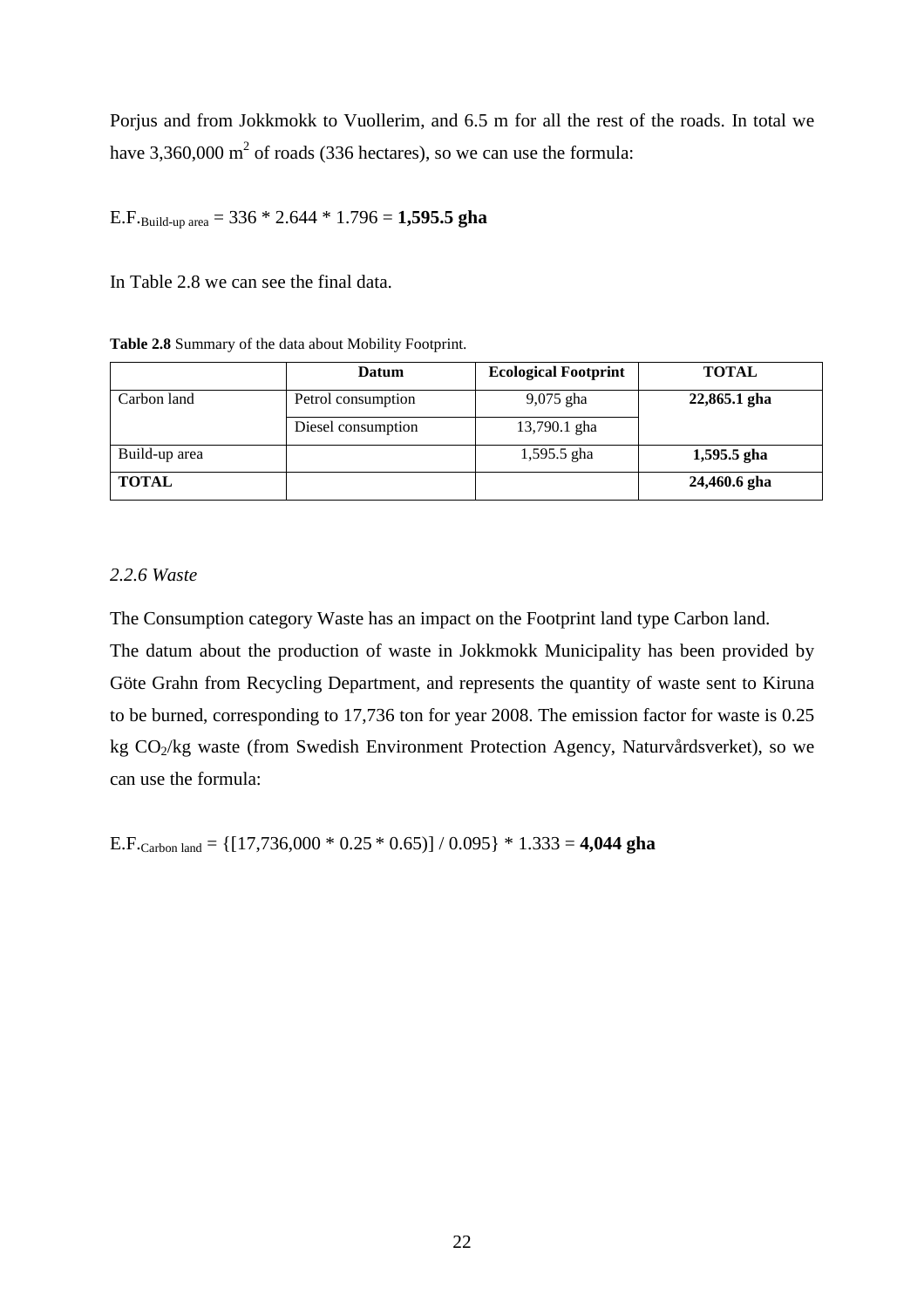#### *2.3 Ecological Footprint: results*

After finding the contributes due to the different Footprint land types, it is possible to assess the total Ecological Footprint of the Municipality, adding the partial contribution of the Footprint land types or of the consumptions categories:

 $E.F.$ **TOT** =  $E.F.$ **TOT** carbon land +  $E.F.$ **TOT** cropland +  $E.F.$ **TOT** grazing area +  $E.F.$ **TOT** build-up area

or

 $E.F.$ **TOT** = E.F.TOT productive activities  $+$  E.F.TOT mobility  $+$  E.F.TOT waste  $+$  E.F.TOT residential area

We can see the final data in Table 2.9, the diagram is the same seen of Table 1.2.

|                           | <b>Footprint land types</b> |                   |                          |                            |                 |                           |              |
|---------------------------|-----------------------------|-------------------|--------------------------|----------------------------|-----------------|---------------------------|--------------|
| Consumption<br>categories | Carbon<br>land<br>(gha)     | Cropland<br>(gha) | Grazing<br>land<br>(gha) | Fishing<br>ground<br>(gha) | Forest<br>(gha) | Build-up<br>area<br>(gha) | <b>TOTAL</b> |
| Productive<br>activities  | 7,538.2                     | 1,177.6           | 328.6                    |                            |                 | 441.1                     | 9,485.5      |
| Residential<br>Area       | 11,593.3                    |                   |                          |                            |                 | 747.4                     | 12,340.7     |
| Mobility                  | 22,865.1                    |                   |                          |                            |                 | 1,595.5                   | 24,460.6     |
| Waste                     | 4,044                       |                   |                          |                            |                 |                           | 4,044        |
| <b>TOTAL</b>              | 46,040.6                    | 1,177.6           | 328.6                    |                            |                 | 2,834                     | 50,330.8     |

**Table 2.9** Distribution of the impacts of the consumptions categories on the territory categories for the Footprint of the territory for Jokkmokk Municipality.

Figures 2.3 and 2.4 describe graphically Table 2.9: in Figure 2.3 we can see the percentage division of the Ecological Footprint of the Territory divided between the different Footprint land types, and in Figure 2.4 we can see the incidence of the consumption categories on the final value.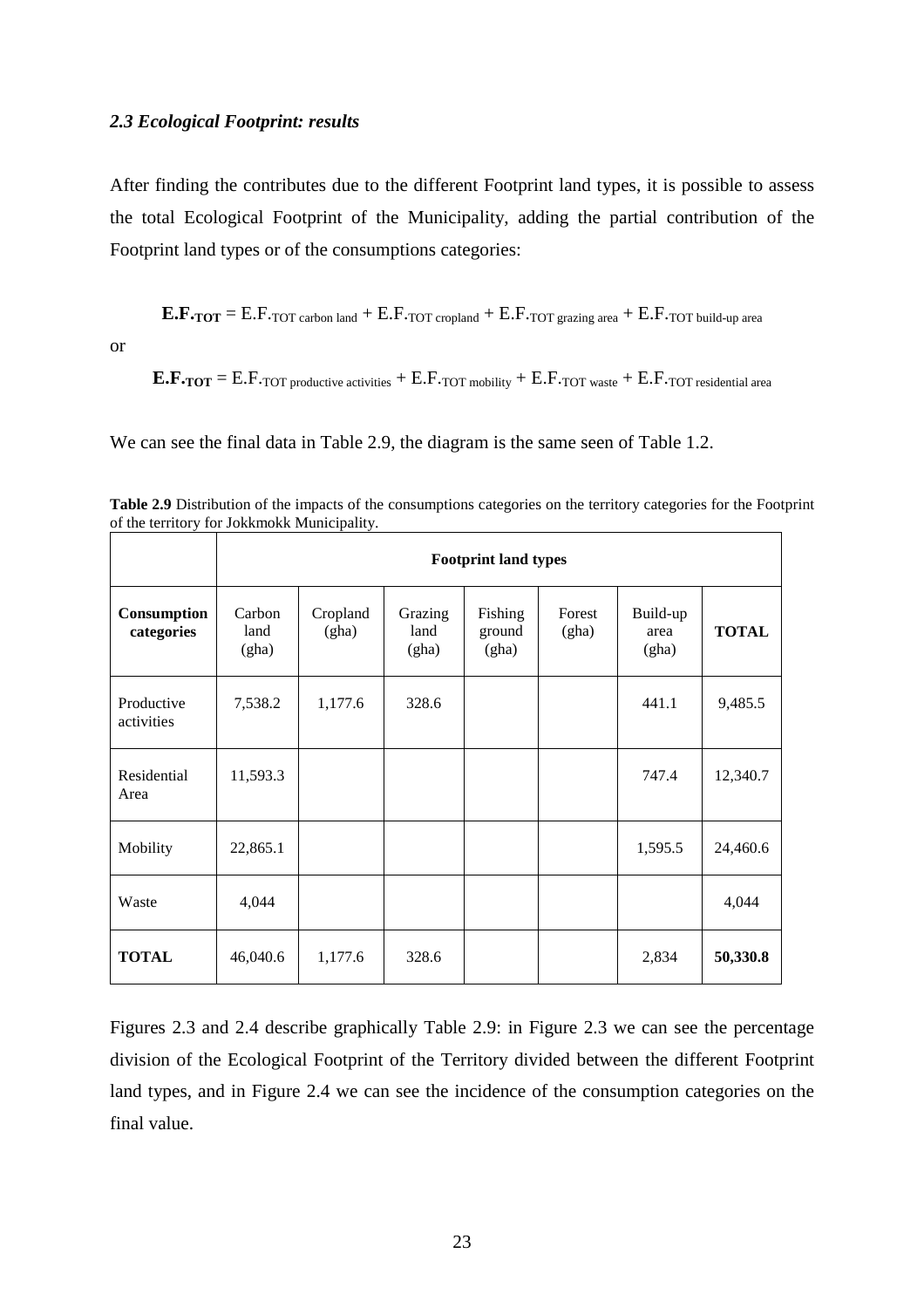

**Figure 2.3** Percentage distribution of Ecological Footprint in Footprint land types for the Footprint of the Territory in Jokkmokk Municipality.



**Figure 2.4** Percentage distribution of Ecological Footprint in consumptions categories in Jokkmokk Municipality.

The land type with the biggest Footprint is Carbon land (91.4%), followed by Build-up area (5.6%), Cropland (2.3%) and Grazing area (0.7%).

The consumption category with the higher Footprint is Mobility (48.6%), followed by Residential area (24.5), Productive activities (18.8%) and Waste (8%).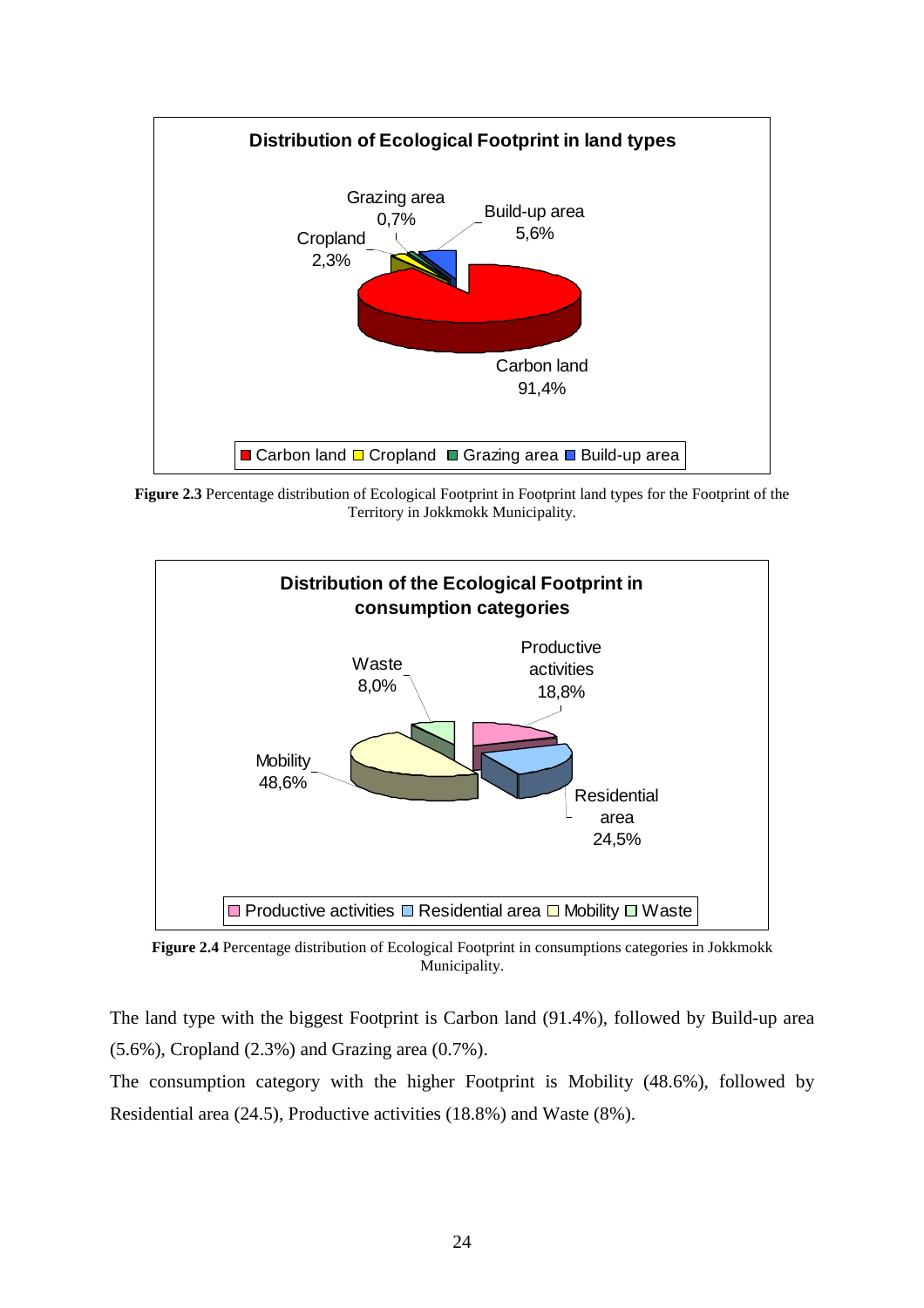We can also consider just the Carbon Footprint of Jokkmokk Municipality: measuring the Carbon Ecological Footprint means measuring how much area is required to absorb human  $CO<sub>2</sub>$  emissions due to energy consumption.

Figure 2.5 shows the percentage components of the different  $CO<sub>2</sub>$  emissions source sectors on the Carbon Ecological Footprint. It shows that the Mobility sector is the most pollutant one (49.7%), this is due to the extension of the area of the municipality, since people have to cover a lot of kilometers for going from one place to the other. The Mobility sector is followed by the Residential area (25.2%), Waste (8.8%), Industry (7.1%), Services (5.8%) and Agriculture (3.4%).



Figure 2.5 CO<sub>2</sub> emissions distribution by source sectors in Jokkmokk Municipality.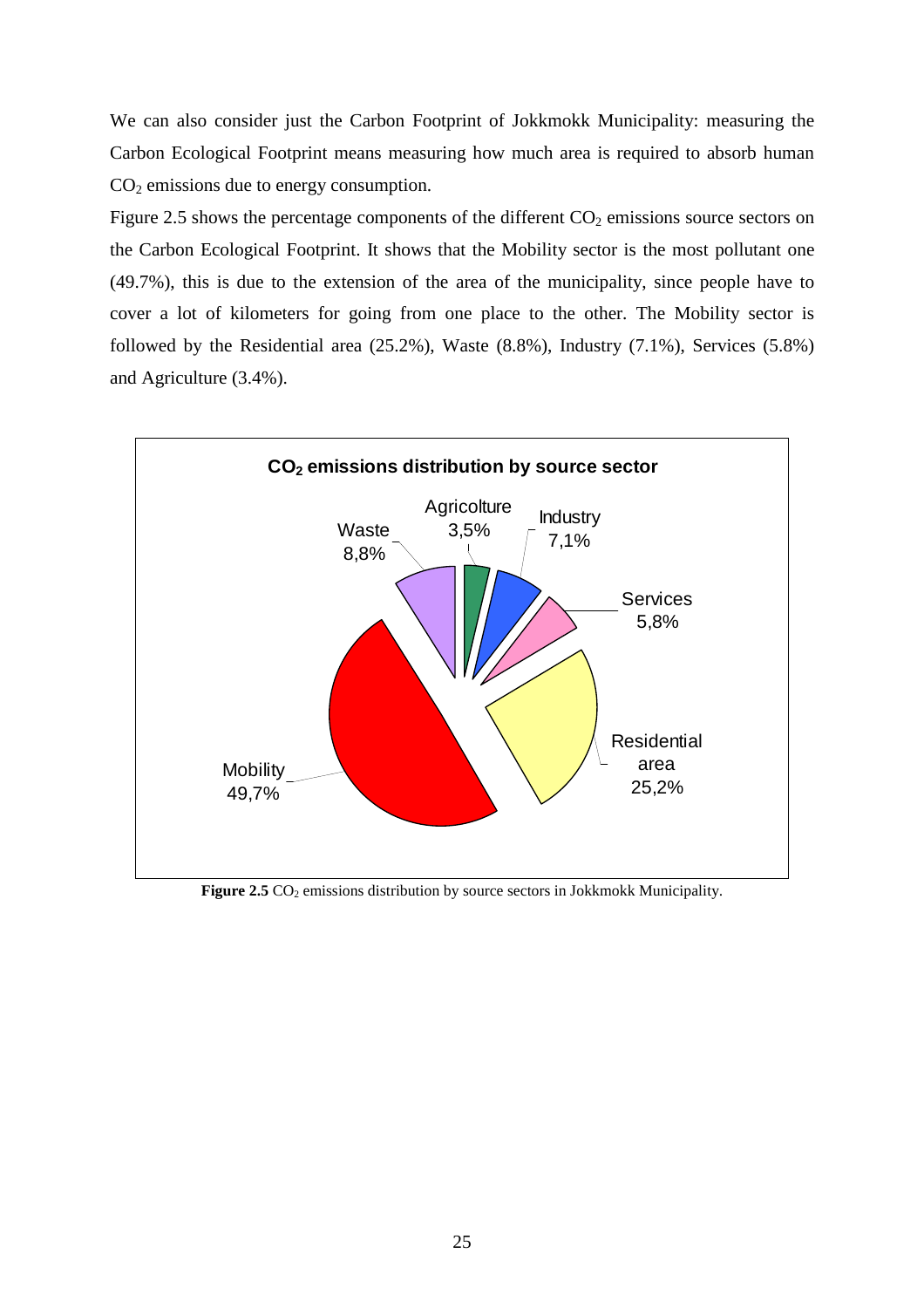#### **3 Jokkmokk Municipality Biocapacity**

The Ecological Footprint then must be divided for the local available Biocapacity, and the ratio between the two values can tell us if the territory is in deficit (ratio  $> 1$ ) or in reserve  $(ratio < 1)$ .

As already said in the first chapter, the Biocapacity is the capacity of the ecosystem to produce "useful biological materials" and to absorb waste materials generated by humans using current management schemes and extraction technologies. To calculate the Biocapacity is necessary to collect the land use data in the territory, as the area occupied by croplands, grazing lands, forests, productive area etc. Then we have to convert this data in global hectares, using the equivalence factors and the yield factors for Sweden, with the following formula:

Global hectares = hectares  $*$  EOF  $*$  YF

In Table 3.1 is possible to see Jokkmokk land use data, then converted in global hectares; the available Biocapacity represents the 88% of the total (the 12% is considered as the land necessary for the conservation of the ecosystems). The datum about the area occupied by the forests (year 2003) has been found from the website of Swedish Forest Agency (Skogsstyrelsen, www.skogsstyrelsen.se); the one about the area occupied by Inland water (year 2008) has been found from Statistics Sweden website. The rest of the data has been previously found for the calculation of the Ecological Footprint.

| <b>Territory categories</b> | Land use area<br>(hectares)         | Biocapacity (global<br>hectares) | <b>Available Biocapacity</b><br>(global hectares) |
|-----------------------------|-------------------------------------|----------------------------------|---------------------------------------------------|
| Cropland                    | 248                                 | 1,177.6                          | 1,036.3                                           |
| Grazing land                | 393.3                               | 328.6                            | 289.2                                             |
| Forest                      | 528,986                             | 936,423.7                        | 824,052.8                                         |
| Inland water                | 174,190                             | 69,153.4                         | 60,855                                            |
| Build-up area               | 586.3                               | 2,771.3                          | 2,438.7                                           |
| <b>TOTAL</b>                | 704,403.6<br>1,947,720 <sup>7</sup> | 1,009,854.6                      | 888,672                                           |

**Table 3.1** Jokkmokk land use area, Biocapacity and available Biocapacity.

 7 Effective area of Jokkmokk Municipality.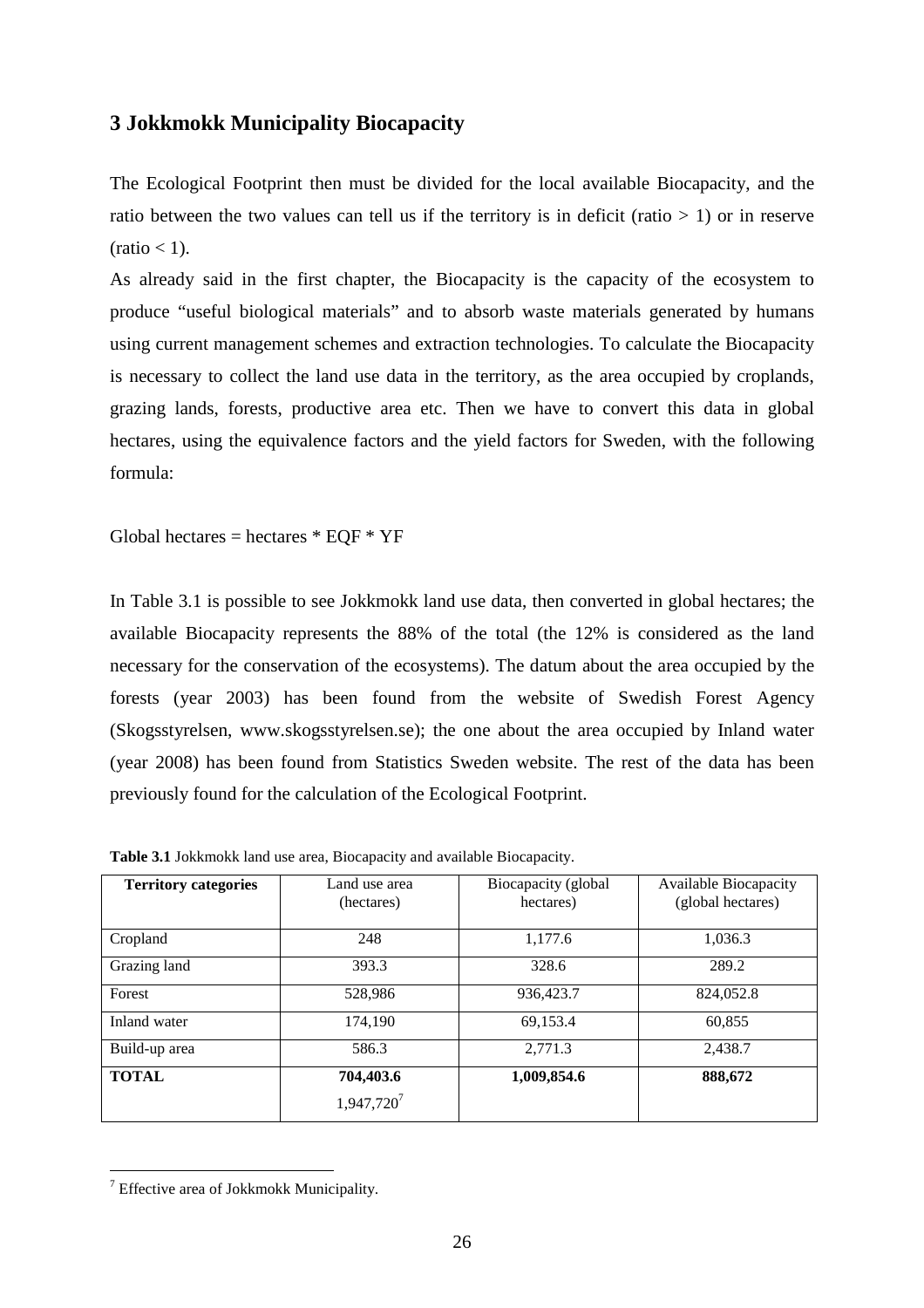It's very important to remember that the effective area of Jokkmokk Municipality, 1,947,403.6 hectares, is bigger compared to the total value found (704,403 hectares). In fact the area doesn't include the natural parks (with a total of 572.540 hectares), the numerous protected area, rock surfaces and high mountains, the last two not considered in the Ecological Footprint calculation. So the total available Biocapacity is underestimated.

In Figure 3.1 is represented the available Biocapacity divided between Footprint land types.



**Figure 3.1** Distribution of available Biocapacity in Footprint land types in Jokkmokk Municipality.

The mayor part of the available Biocapacity is taken by the forests (92.73%), representing one of the main features of Jokkmokk territory. They are followed by the inland water (6.85%) and in very small parts by infrastructures (0.27%), croplands (0.12%) and grazing lands (0.03%).

So if we divide the Ecological Footprint for the available Biocapacity we get the following result:

E.F. / a. Biocapacity = 
$$
50,330.8
$$
 gha /  $888,672$  gha =  $0.06$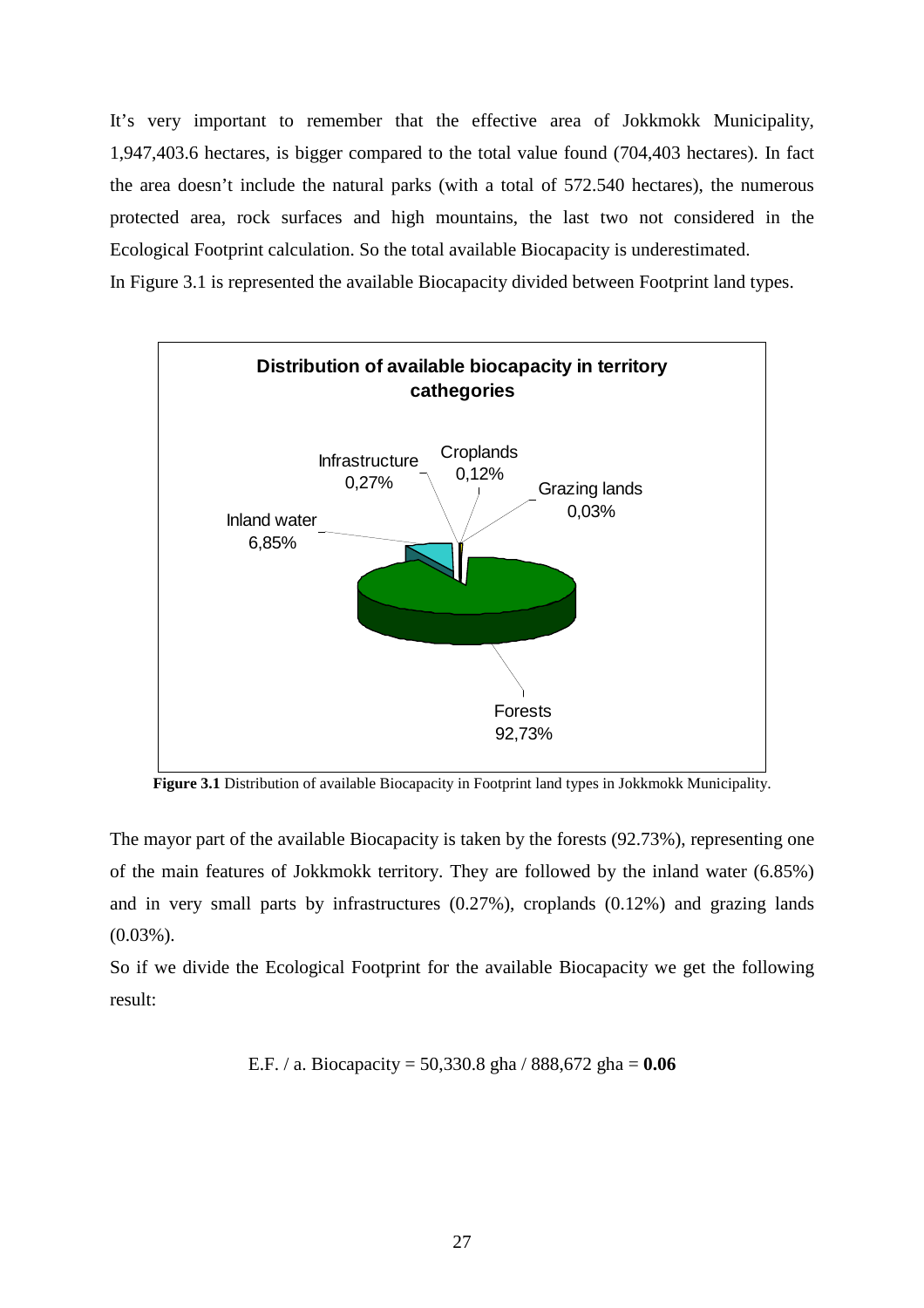This means that the ratio between Ecological Footprint and Biocapacity for Jokkmokk Municipality is less then 1, so the Municipality is in reserve, in particular it is using about the 6% of its "useful biological material".

It is important to remember that this result is due in particular to the presence of the forests and to the small number of inhabitants: it is possible to see it better if we compare the Biocapacity per capita in Jokkmokk with the data about Sweden for  $2005^8$ , as described in Table 3.2 and in Figure 3.2.

| <b>Territory categories</b> | <b>Biocapacity Jokkmokk</b> | Biocapacity per capita<br>Jokkmokk | Biocapacity per capita<br>Sweden |
|-----------------------------|-----------------------------|------------------------------------|----------------------------------|
| Cropland                    | 1,036.3                     | 0.19                               | 1.42                             |
| Grazing land                | 289.2                       | 0.05                               | 0.34                             |
| Forest                      | 824,052.8                   | 155.33                             | 5.39                             |
| Inland water                | 60,855                      | 11.47                              | 2.63                             |
| Build-up area               | 2,438.7                     | 0.45                               | 0.20                             |
| <b>TOTAL</b>                | 888,672                     | 167.5                              | 10                               |

**Table 3.2** Biocapacity per capita in Jokkmokk Municipality compared with the values for Sweden (year 2005).



**Figure 3.2** Biocapacity per capita in Jokkmokk Municipality compared with the values for Sweden (year 2005).

 $\overline{a}$ 

<sup>&</sup>lt;sup>8</sup> Reference: "Ecological Footprint and Biocapacity, 2005 - Data Updated, based on National Footprint Accounts 2008 edition", www.footprintnetwork.com.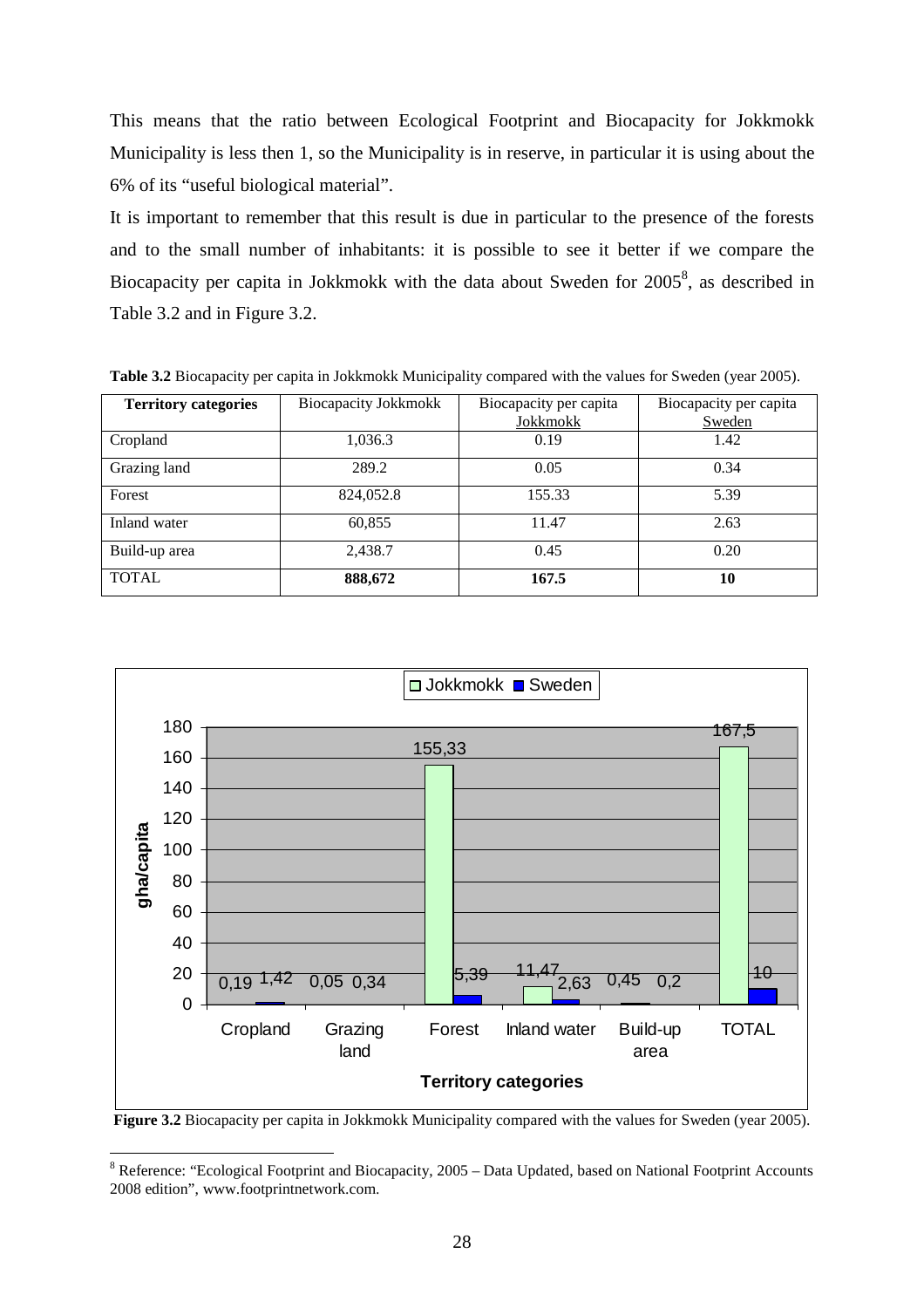## **4 Comparisons with Montechiarugolo Municipality (Italy)**

The method I have used to calculate Jokkmokk Municipality Ecological Footprint is the same I used in my master thesis in 2007 for calculating Montechiarugolo Municipality Ecological Footprint, so it can be interesting to compare the results, considering that the two municipalities are very different each other, for climate, extension, density of inhabitants and economy.

Montechiarugolo Municipality is located in Northern Italy, in Emilia Romagna Region, in Parma Province (Figure 4.1 and 4.2). The area of the Municipality is 48  $\text{km}^2$ , and the number of inhabitants in 2007 was 9,951.

The economy is mainly agricultural, with a large number of cheese factories (producing Parmigiano Reggiano cheese), two big industries (producing respectively tomato sauce and steel pipes), a thermal resort and several craft industries.



**Figure 4.1** Localization of Emilia Romagna Region in Italy; the area highlighted with the red circle represents Parma Province.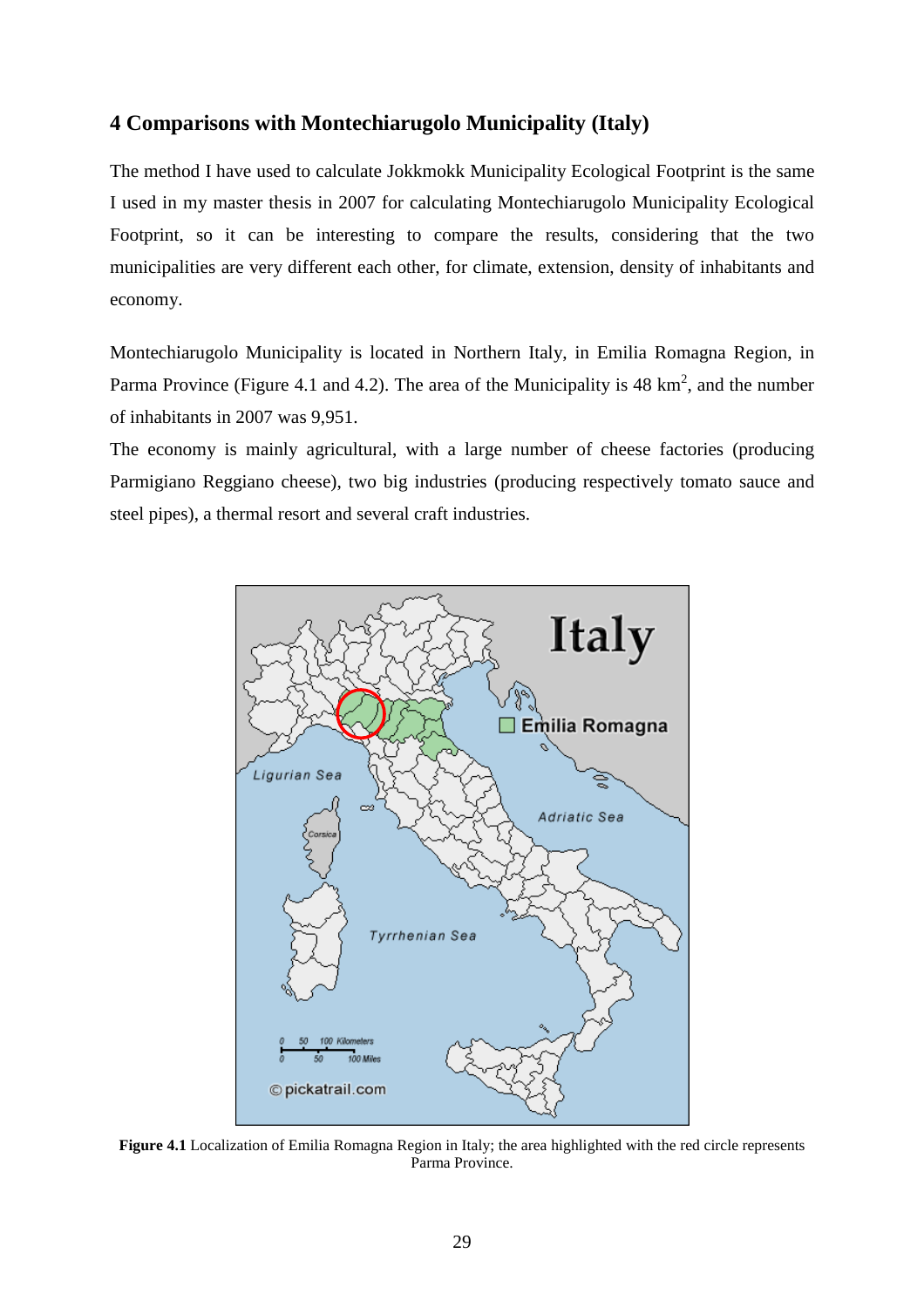

**Figure 4.2** Localization of Montechiarugolo Municipality in Parma Province.

The Ecological Footprint of Montechiarugolo Municipality (year 2007) is 98,950 gha, and the Biocapacity is 10,795 gha, so the ratio between the two values is 9.1, that mean that Montechiarugolo is in deficit (we should need an area more that nine times bigger to supply to our consumptions and waste production). In Tables 4.1 and 4.2 it is possible to see the final data about Montechiarugolo Ecological Footprint, and about the land use area and Biocapacity.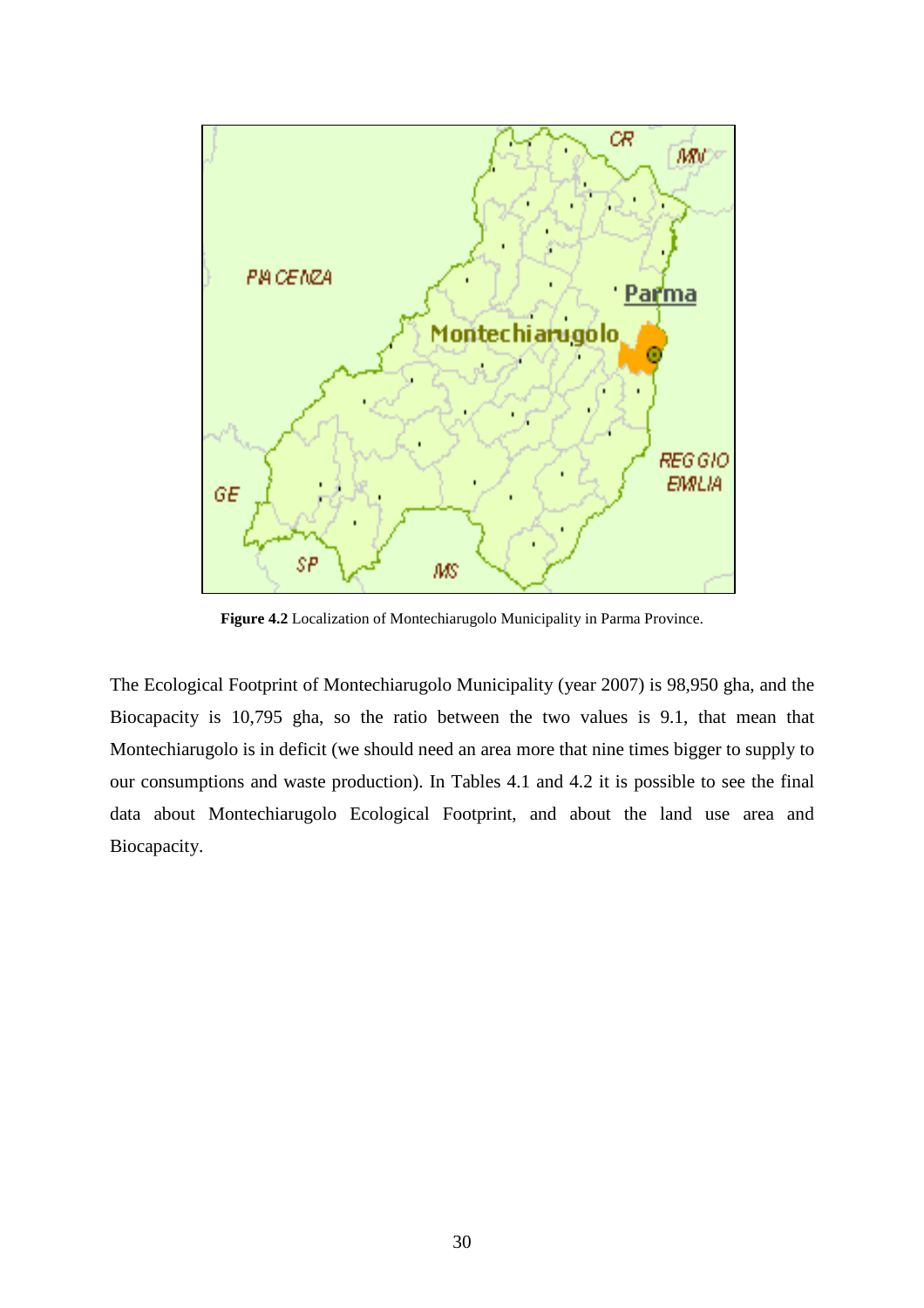**Table 4.1** Distribution of the impacts of the consumptions categories on the territory categories for the Footprint of the territory for Montechiarugolo Municipality.

|                           | Footprint land types (gha) |          |                 |                 |         |                  |              |
|---------------------------|----------------------------|----------|-----------------|-----------------|---------|------------------|--------------|
| Consumption<br>categories | Carbon<br>land             | Cropland | Grazing<br>land | Inland<br>water | Forests | Build-up<br>area | <b>TOTAL</b> |
| Productive<br>activities  | 44.172                     | 8.593    | 1.630           |                 |         | 1.130            | 55.525       |
| Mobility                  | 20.289                     |          |                 |                 |         | 259              | 20.547       |
| Waste                     | 6.952                      |          |                 |                 |         |                  | 6.952        |
| Residential<br>area       | 15.312                     |          |                 |                 |         | 614              | 15.926       |
| <b>TOTAL</b>              | 86.725                     | 8.593    | 1.630           |                 |         | 2.002            | 98.950       |

**Table 4.2** Montechiarugolo land use area, Biocapacity and available Biocapacity.

| <b>Territory categories</b> | Land use area<br>(hectares) | <b>Biocapacity</b><br>(gha) | <b>Available Biocapacity</b><br>(gha) |
|-----------------------------|-----------------------------|-----------------------------|---------------------------------------|
| Cropland                    | 2.604                       | 8.593                       | 7.562                                 |
| Grazing land                | 795                         | 1.630                       | 1.434                                 |
| Forests                     | 23                          | 41,8                        | 36,8                                  |
| Inland water                | $\Omega$                    | $\Omega$                    | $\Omega$                              |
| Build-up area               | 686.8                       | 2.003                       | 1.762                                 |
| <b>TOTAL</b>                |                             | 12.267                      | 10.795                                |

It is then possible to compare with Jokkmokk the Footprint divided between Footprint land types and Consumption categories (Tables 4.3 and 4.4).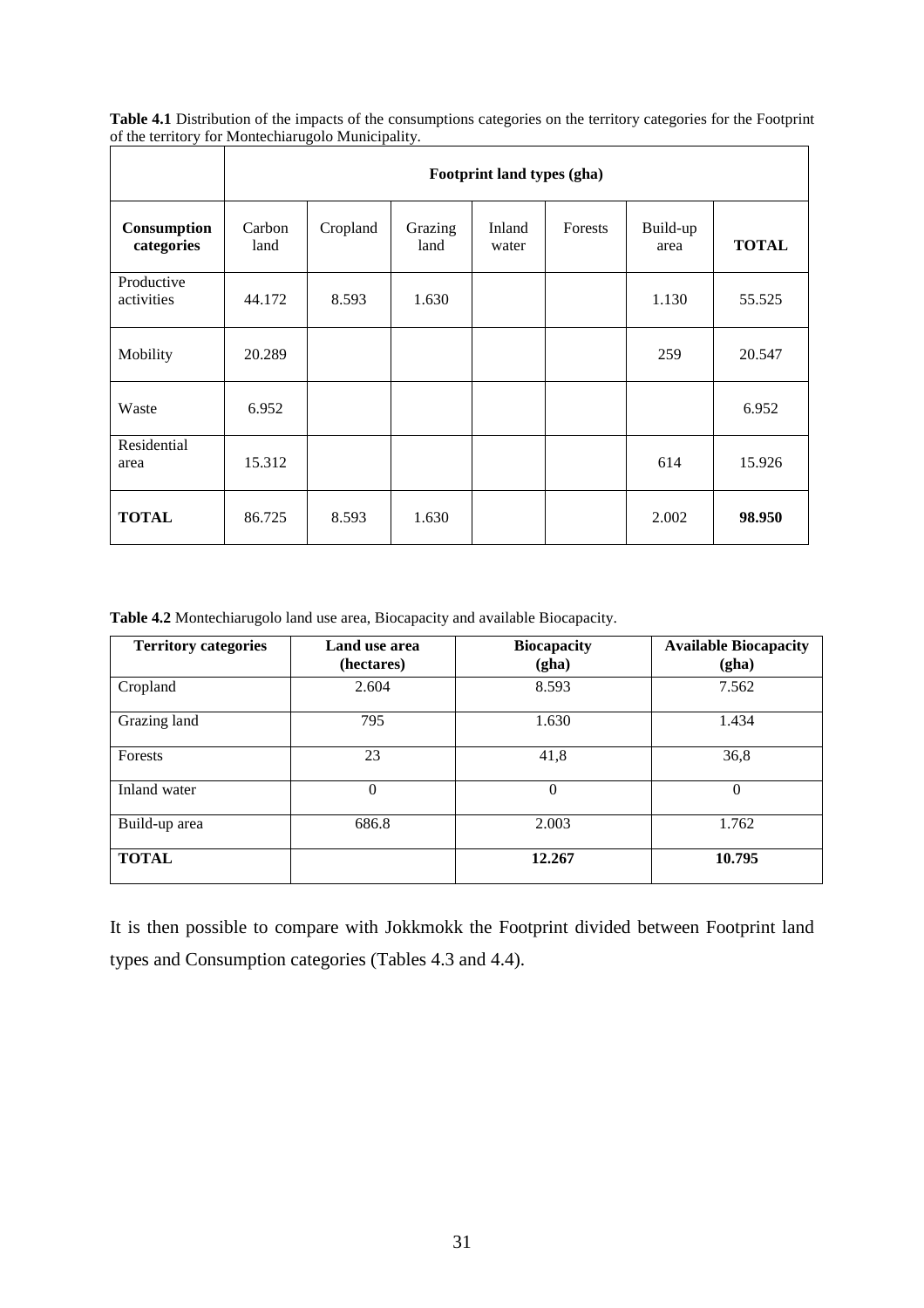| <b>Footprint land type</b> | Jokkmokk<br><b>Municipality</b> | Montechiarugolo<br><b>Municipality</b> |
|----------------------------|---------------------------------|----------------------------------------|
| Carbon land                | 91.4 %                          | 86 %                                   |
| Cropland                   | 2.3 %                           | 8.7 %                                  |
| Grazing land               | $0.7\%$                         | 1.6 %                                  |
| Build-up area              | 5.6 %                           | 2 %                                    |

**Table 4.3** Comparisons between Jokkmokk and Montechiarugolo distribution of the Ecological Footprint in Footprint land types.

**Table 4.4** Comparisons between Jokkmokk and Montechiarugolo distribution of the Ecological Footprint in Consumption categories.

| <b>Consumption categories</b> | <b>Jokkmokk</b>     | Montechiarugolo     |  |
|-------------------------------|---------------------|---------------------|--|
|                               | <b>Municipality</b> | <b>Municipality</b> |  |
| Productive activities         | 18.8%               | 56.1 %              |  |
| Residential area              | 24.5 %              | 16.1 %              |  |
| Mobility                      | 48.6%               | 20.8 %              |  |
| Waste                         | 8 %                 | 7 %                 |  |

It is interesting to see from Table 4.3 that Footprint percentage for Carbon land is not so different between Jokkmokk and Montechiarugolo (91.4% and 86%), that mean that the average consumptions of energy are not so different. We have also to consider that in the calculation of the carbon Footprint for Jokkmokk we did not count the wood consumption for distant heating plant, as the wood emission factor is considered as zero.

The Footprint percentage about Cropland is bigger in Montechiarugolo, obvious result because of the agricultural economy in the Municipality.

About the consumption categories, we can see that in Jokkmokk the main part of the Footprint is taken by the Mobility (48.6 %), after that there are the residential area (24.5 %), the productive activities (18.8 %) and the waste (8%).

In Montechiarugolo on the other hand we have the Productive activities as the biggest consumption category (56.1%), followed by the Mobility (20.8%), the residential area (16.1%) and the waste (7%).

It is finally possible to compare the Biocapacity per capita of Montechiarugolo with Jokkmokk, as we can see in Table 4.5 and in Figure 4.3. There is an evident difference between the area occupied by the forests in Jokkmokk and in Montechiarugolo: this is mainly why Jokkmokk is in reserve and Montechiarugolo is in deficit; we saw, for example, that the percentage of the Footprint (taking the biggest part of the total Footprint) due to carbon land is not so different between the two municipalities.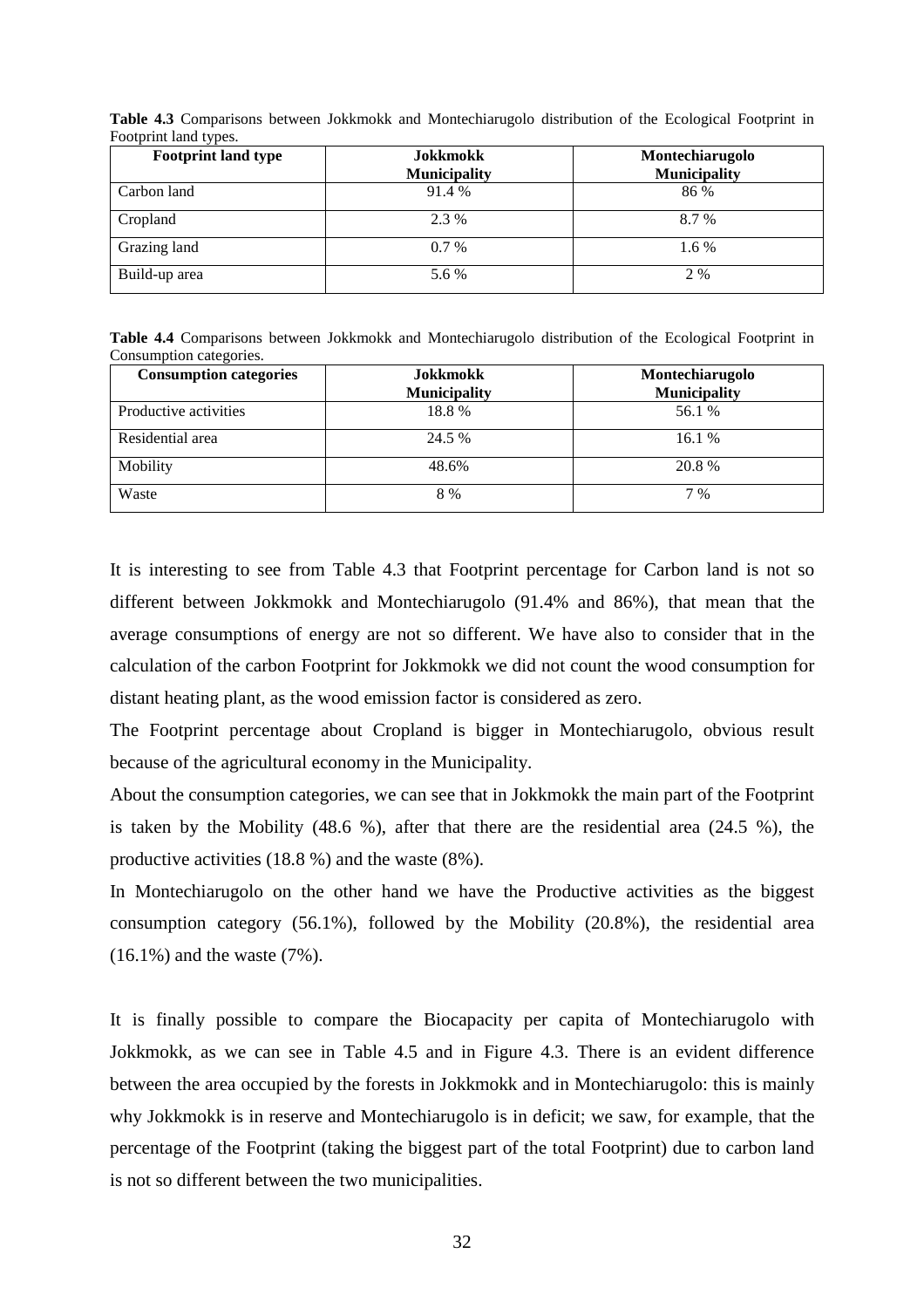| <b>Territory categories</b> | <b>Biocapacity per capita</b><br>Montechiarugolo (gha) | <b>Biocapacity per capita Jokkmokk</b><br>(gha) |
|-----------------------------|--------------------------------------------------------|-------------------------------------------------|
| Cropland                    | 0.76                                                   | 0.19                                            |
| Grazing land                | 0.14                                                   | 0.05                                            |
| Forest                      | 0.003                                                  | 155.3                                           |
| Inland water                | $\theta$                                               | 11.47                                           |
| Build-up area               | 0.18                                                   | 0.45                                            |
| <b>TOTAL</b>                | 1.08                                                   | 167.5                                           |

**Table 4.5** Comparisons between Jokkmokk and Montechiarugolo Biocapacity per capita.



**Figure 4.3** Comparisons between Jokkmokk and Montechiarugolo Biocapacity per capita.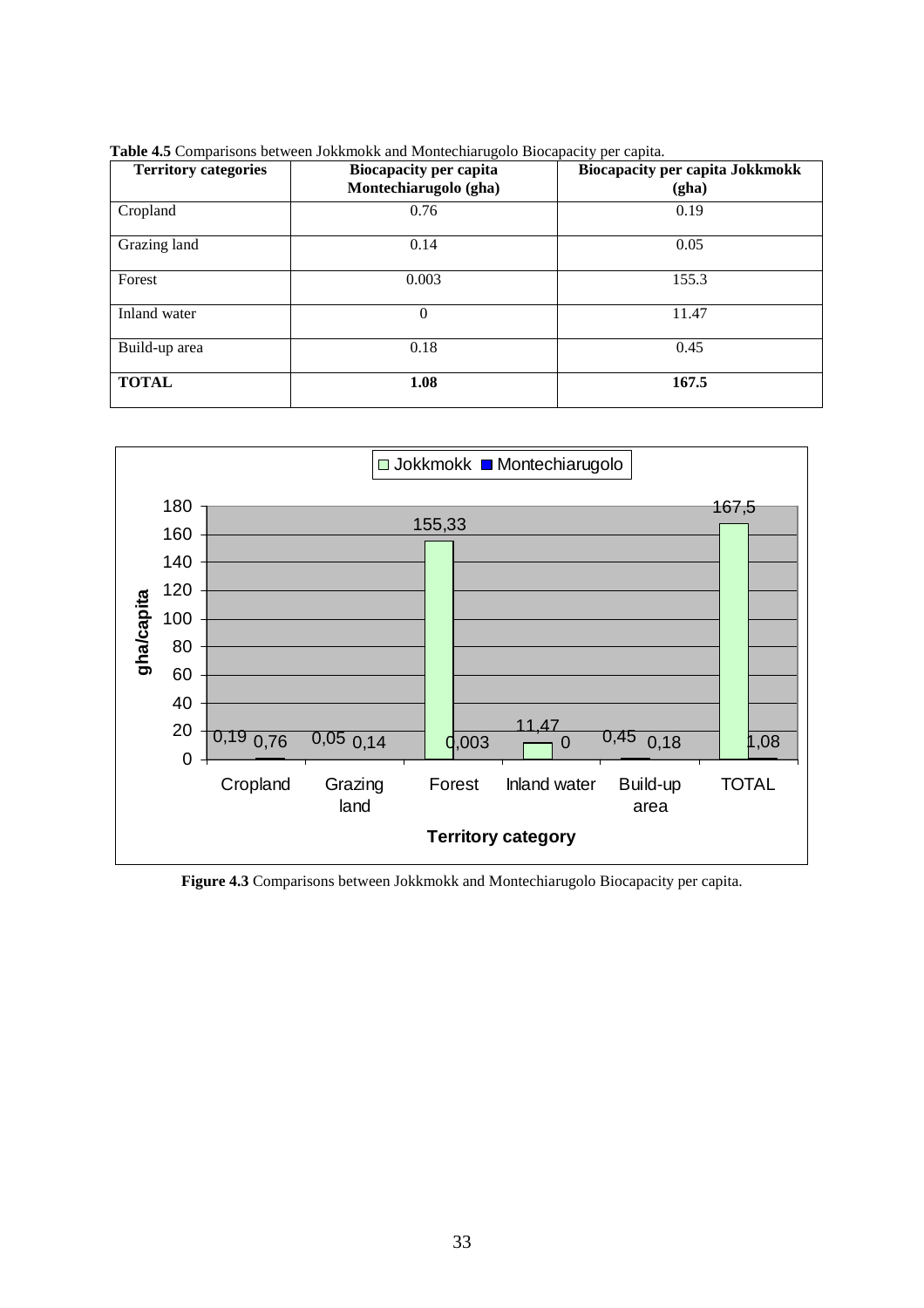#### **5 Conclusions**

This work, a part of my traineeship tasks during my Leonardo Da Vinci Program in Jokkmokk Municipality, has as objective the calculation of the Ecological Footprint of the territory of Jokkmokk Municipality. The method is the same I used in my master thesis for Montechiarugolo Municipality, elaborated from the original one developed by the Global Footprint Network, adapted to sub-national contests.

The calculation has been preceded by the data collection, after that the data have been converted in the correspondent territory area, obtaining a final value reflecting as best as possible the local situation; that can be a good help for understanding better the critic aspects of the territory analysed, and to give information about the resource metabolism in the area.

Analysing the results, it is evident that the Footprint of Jokkmokk is due mainly to the energy consumption, in particular from the Mobility, taking almost the 50% of the total Footprint, and representing the most critic aspect on the territory.

On the other hand it is very good that Jokkmokk is using the distant heating plant for the heating of the houses, since wood is a renewable source of energy, without impact on the total Ecological Footprint.

In Jokkmokk Municipality there are also a lot of forests compensating the consumptions of  $CO<sub>2</sub>$ , so that at the end the ratio between Footprint and Biocapacity is widely less than 1 (0.06), and the Municipality is definitely in reserve. Moreover, the Biocapacity for Jokkmokk Municipality is underestimated, because it has not been considered the area occupied by the national parks and the protected area.

So this work can be considered as a starting point for monitoring the situation of the Municipality about environment, energy consumption and territorial planning.

After that, it has been interesting to compare the results for Jokkmokk with the ones for Montechiarugolo (Italy): from them it is possible to understand better some of the differences due to the climate, to the different extension of the two territories, and to the type of economy. For example, it is has been interesting to note that the Carbon Footprint percentage, that in both cases represents the main part of the Footprint, is not so different from Montechiarugolo to Jokkmokk. But at the end, as we know, the ratio between Footprint and Biocapacity is completely different (9.1 and 0.06), because Jokkmokk has a very big Biocapacity due to the forest area (528,986 hectares), and on the other hand Montechiarugolo has just 23 hectares of forests.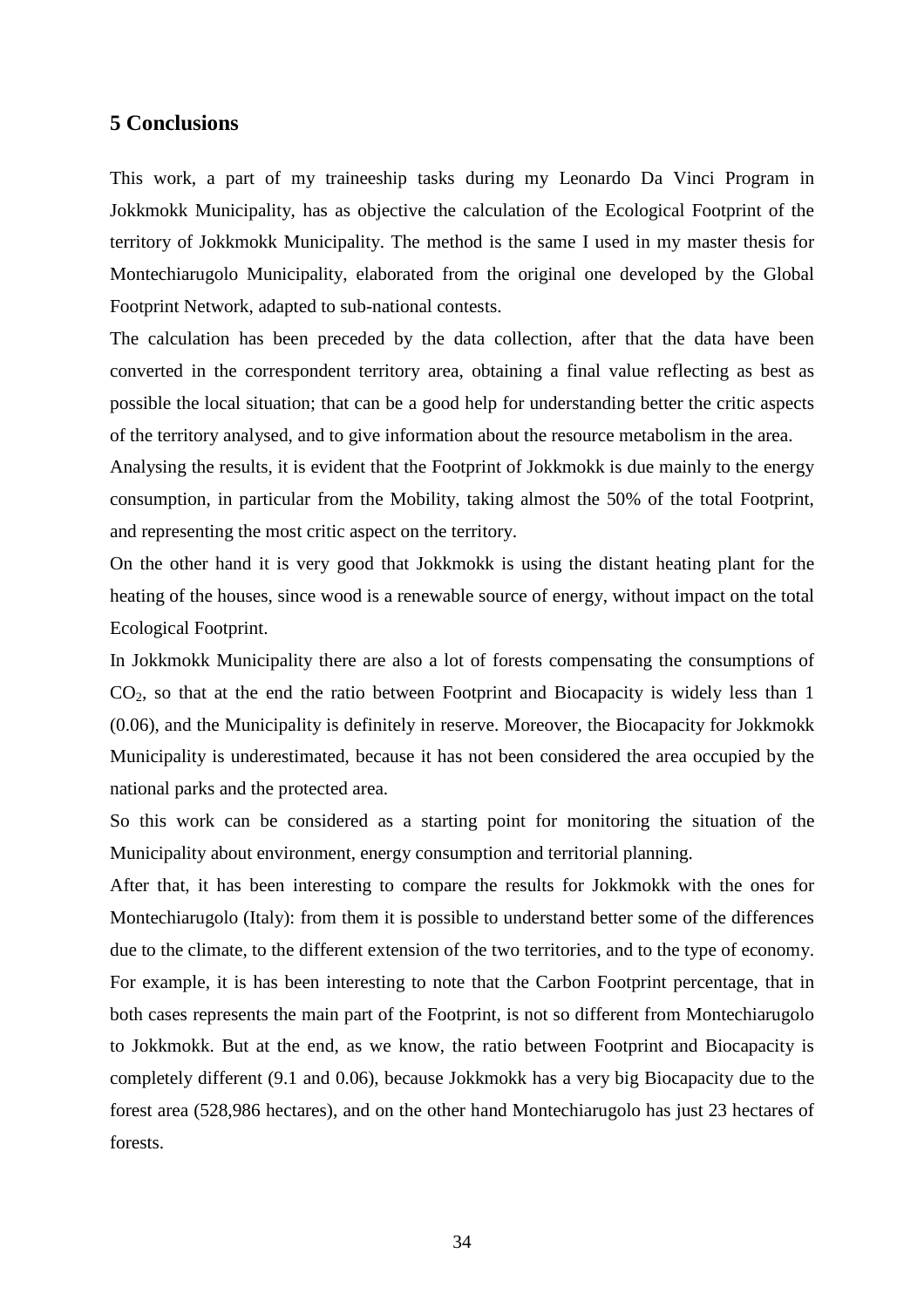So this work can be considered also as a good example of application of the Ecological Footprint method to two situations completely different, almost extreme the one to the other, that in this way can be compared.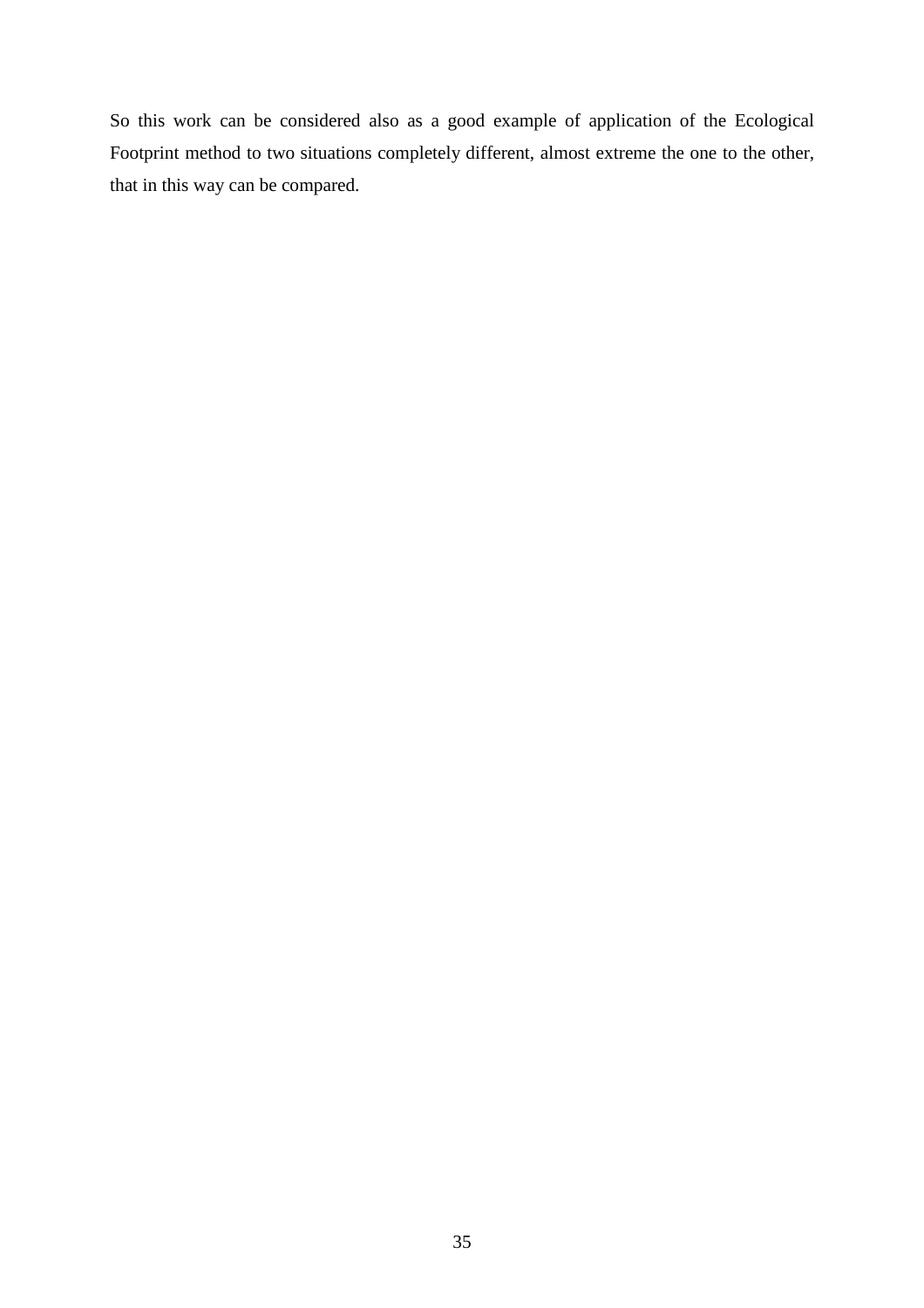### **References**

Buratti, C., 2007. *L'impronta Ecologica del Comune di Montechiarugolo (PR)*. Master Thesis in Environmental Sciences, Parma University.

Ewing, B., Reed, A., Rizk, S., Galli, A., Wackernagel, M., Kitzes, J., 2008. *Calculation Methodology for the National Footprint Accounts, 2008 Edition*. Global Footprint Network (California).

Giardinà, C., 2002. *Calcolo dell'Impronta Ecologica del Comune di Piacenza.* Master Thesis in Environmental Sciences, Parma University.

Giordano, F., 2004. *Calcolo dell'Impronta Ecologica del Comune di Savona.* Master Thesis in Environmental Sciences, Parma University.

Pearce, D.W., Turner, R.K., 1991. *Economia delle risorse naturali e dell'ambiente.* Edizioni Il Mulino, Bologna, Italy.

Scotti, M., 2003. *Linee guida per il calcolo delle Impronte Ecologiche locali.* Master Thesis in Environmental Sciences, Parma University.

Silvestri., F., 2007. *New Sustainable Development Instruments and Methodologies*. PhD Dissertation in Environmental Sciences, Milano Bicocca University.

Wackernagel, M., Rees, W., 2000. *L'Impronta Ecologica. Come ridurre l'impatto dell'uomo sulla terra.* Edizioni Ambiente, Milano, Italy

Wackernagel, M., Chambers, N., Simmons, C., 2002. *Manuale delle Impronte Ecologiche. Principi, applicazioni, esempi.* Edizioni Ambiente, Milano, Italy.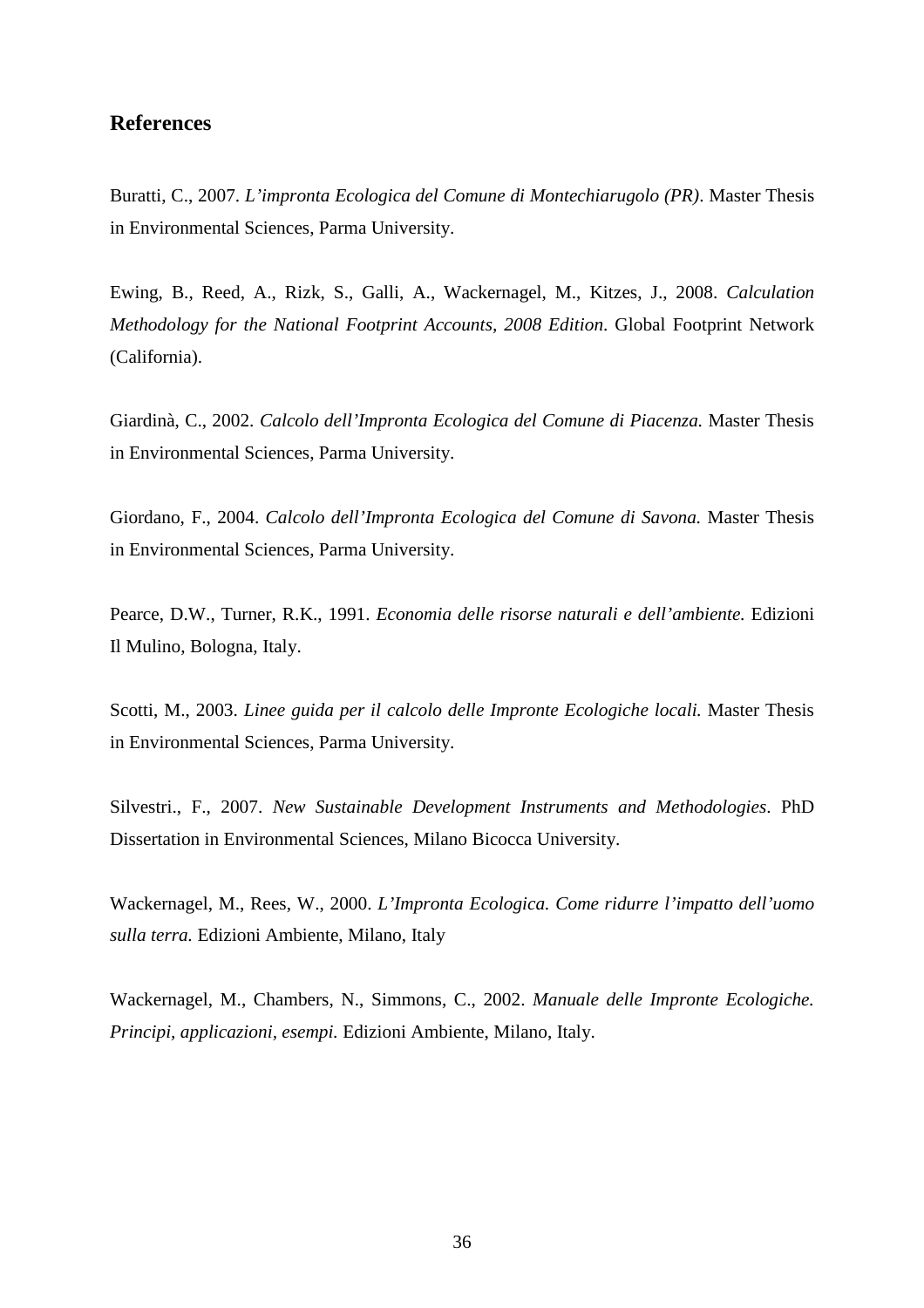# **Web-page references**

Global Footprint Network: www.footprintnetwork.com;

Jokkmokk Municipality (Jokkmokks Kommun): www.jokkmokk.se;

Montechiarugolo Municipality: www.comune.montechiarugolo.pr.it;

Resrobot: www.resrobot.se;

Statistics Sweden (Statistika Centralbyrån): www.scb.se;

Swedish Board of Agricolture (Jordbruks Verket): www.sjv.se;

Swedish Environmental Protection Agency (Naturvårdsverket): www.naturvardsverket.se;

Swedish Forest Agency (Skogsstyrelsen): www.skogsstyrelsen.se;

Swedish Road Department (Vägverket): www.vv.se;

The National Association of Swedish Eco-municipalities (Sverige Ekokommuner): www.sekom.nu.